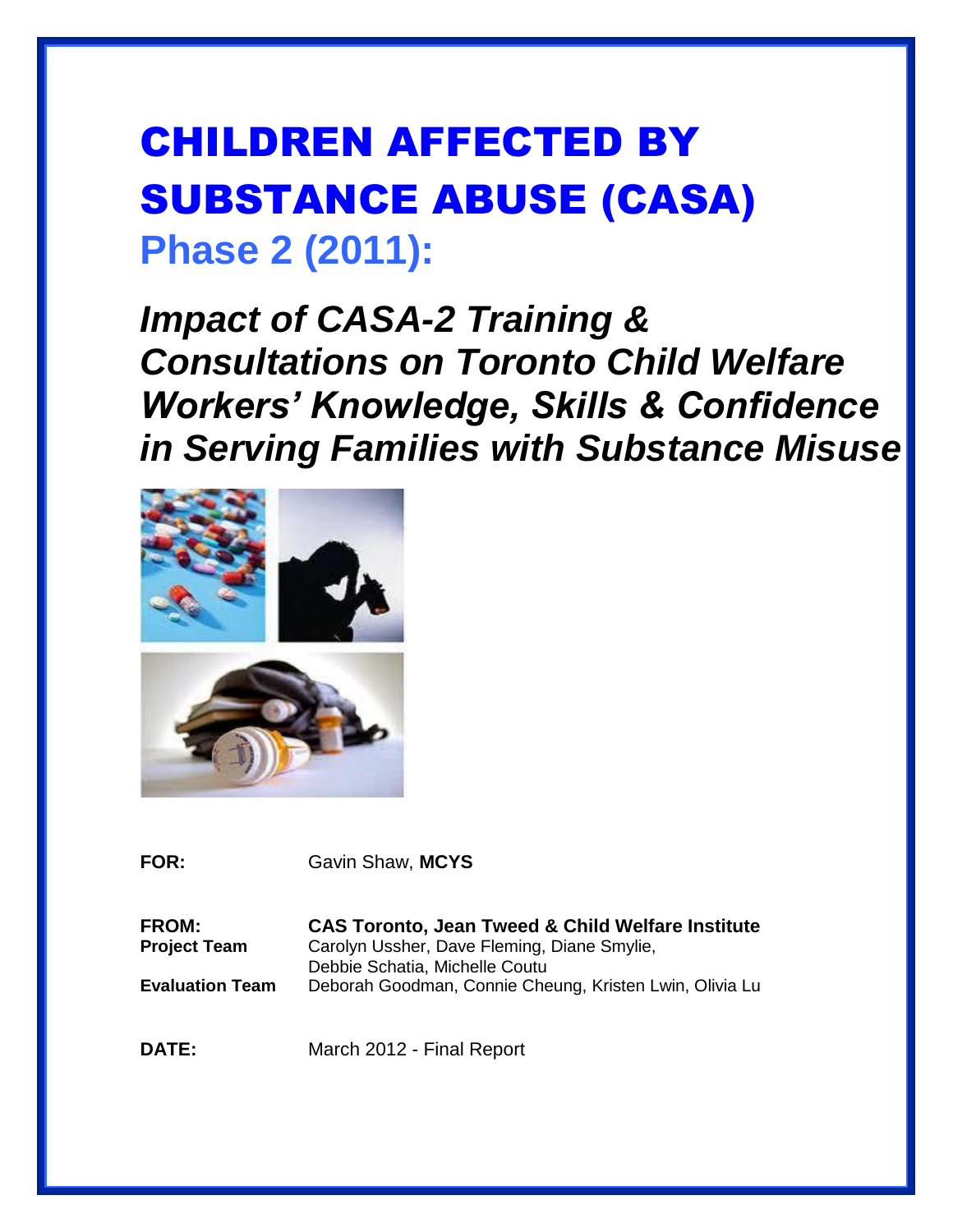# **1.0 BACKGROUND: CASA 1 (Apr. 2009 to Dec. 2010)**

In April 2009, through its *Eliminating Barriers - Building on Success (EBBS)* strategy, MCYS provided \$200,000 in funding for the "Children Affected by Substance Use" (CASA) 1 project. CASA 1 objectives were consistent with the Child Welfare Transformation Agenda and in particular, the *Differential Response Policy Statement.* CASA I represented an important collaboration between leaders in the substance misuse / women with addictions (Jean Tweed), child welfare (CAST), mental health (CAMH) and child welfare training (OACAS) sectors.

The aim of CASA 1 was three-fold:

#### **a) To improve the practice knowledge, skills and best-practice competencies of child welfare Intake workers serving families with substance misuse issues (SA/SM CONSULTANT / KNOWLEDGE EXCHANGE INITIATIVE).**

This was accomplished by placing a Substance Abuse (SA) consultant/trainer, employed by Jean Tweed, to work onsite with the CAST Intake Department. The SA-CASA consultant worked collaboratively with the Intake staff and families, provided a comprehensive, standardized training program, and provided a variety of knowledge exchange activities.

*Partners: Children's Aid Society of Toronto (CAST) & Jean Tweed Centre (JTC).*

#### **b) To develop a standardized, web-based, on-line Child Welfare ~ Substance Misuse training curriculum to be offered at the provincial level to Ontario child welfare workers (ON-LINE PROVINCIAL TRAINING FOR CHILD WELFARE ON SA/SM).**

The partner agencies collaborated to develop an on-line curriculum. *Partners: CAST, JTC, Ontario Association of Children's Aid Societies (OACAS), and the Centre for Addiction and Mental Health (CAMH).*

#### **c) To build upon previous sector collaboration to develop a** *Best Practices* **document for Intake workers who will be working with families who are struggling with substance misuse (INTAKE BEST PRACTICE GUIDELINES FOR SA/SM).** *Partners: CAST, JTC, OACAS, CAMH, Catholic Children's Aid Society of Toronto (CCAS).*

#### **1.1 Summary CASA 1**

CASA 1 formally started in May 2009 with the creation of the *CASA Steering Committee,* an amalgam of lead representatives from the partner agencies. All project deliverables were completed by October 2010, with the Final Report submitted to MCYS December 31, 2010.

**The CASA 1 results underscored the importance of improving worker knowledge, skills and competencies in the SA/SM area through receipt of best practice curriculum which is reinforced with interactive, ongoing learning opportunities via the specialist consultations. Workers found the layered learning approach (i.e., training with clinical experience with topic expert consultation) highly relevant. Analysis of case and worker data found the CASA 1 intervention resulted in positive outcomes for families and children at risk due to SA/SM** (see Table 1 and Table 2 summaries). The CASA 1 findings informed the rationale for CASA 2 (January to December 2011). CASA 2 significantly extended the CASA Consultant/Knowledge Exchange Initiative portion to include all Family Service workers at CAST; as well, CASA 2 was initiated at the Intake departments at the other Toronto child welfare agencies: CCAS, Native Child & Family Services of Toronto (NCFST) and Jewish Family & Child Services (JF&CS).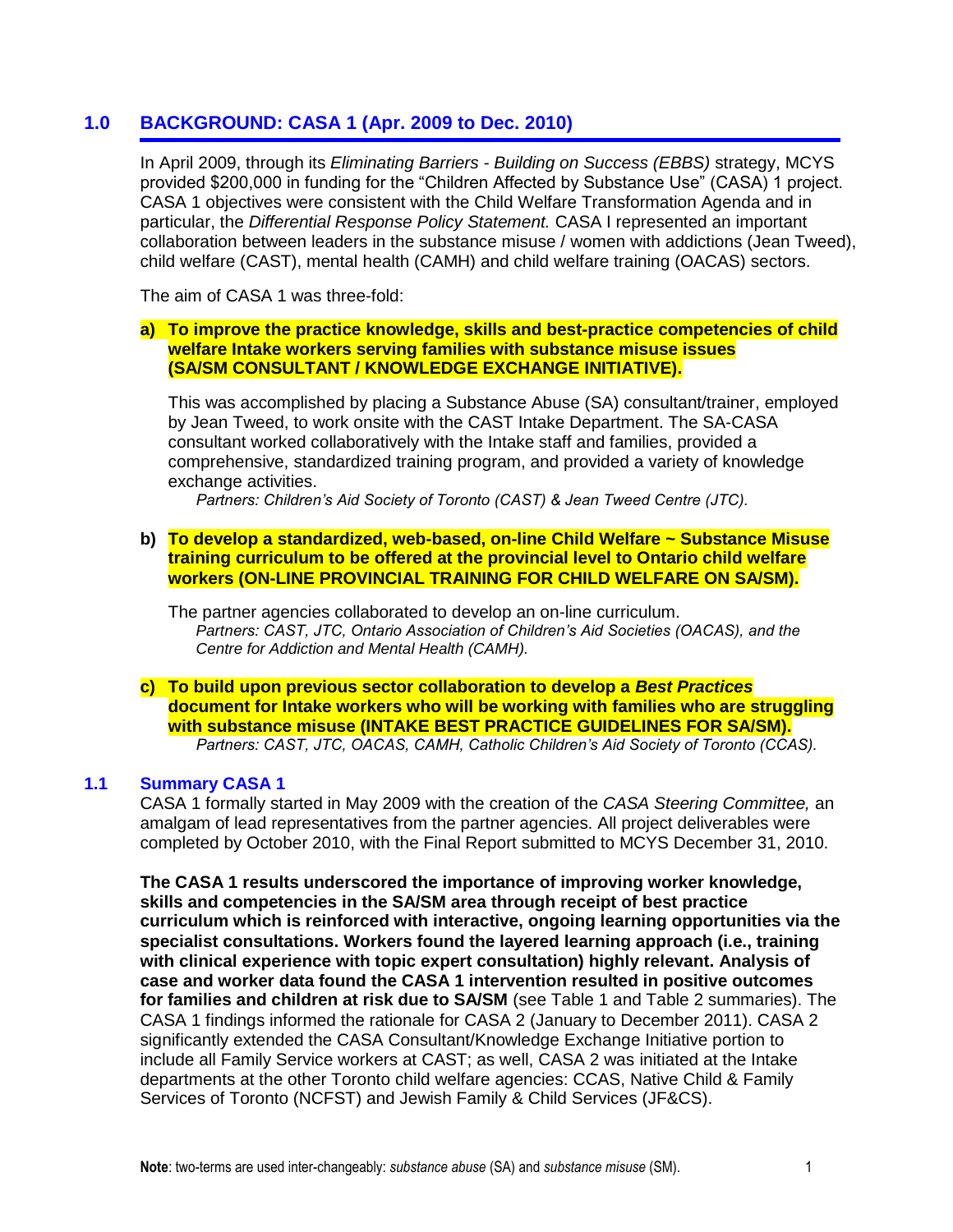# **2.0 SUMMARY CASA 1: Consultant Initiative Findings**

As noted in Section 1.0 - Background, the rationale for expanding the Consultant Initiative in CASA 2 was informed from the learning and findings obtained from the CASA 1 evaluation. The findings are summarized in Table 1 and Table 2 below.

|           | <b>Table 1</b>               |                                                                  |   | <b>SUBSTANCE ABUSE /MISUSE (SA/SM) CONSULTANT INITIATIVE</b>                                         |
|-----------|------------------------------|------------------------------------------------------------------|---|------------------------------------------------------------------------------------------------------|
|           | <b>SA/SM Consultant</b>      | <b>SA/SM Case</b>                                                |   | <b>SA/SM</b>                                                                                         |
|           | <b>Deliverables</b>          | <b>Characteristics</b>                                           |   | <b>Outcomes</b>                                                                                      |
| $\bullet$ | Development of five (5)      | At CAST, Re-opened cases of                                      |   | CASA Cases (n=13) vs. Non-CASA Cases (n=13)                                                          |
|           | separate, specialized        | any type account for                                             | ❖ | CASA cases experienced less case closures vs.                                                        |
|           | workshops geared to child    | approximately half of all cases                                  |   | non-CASA cases ( $x^2$ =4.75, $p$ =.03).                                                             |
|           | welfare staff                | investigated                                                     | ❖ | CASA cases were more likely to have children                                                         |
|           |                              |                                                                  |   | spending less time in child-welfare care vs.                                                         |
|           | Provided 90 workshops to     | In the Eligibility Code, the                                     |   | non-CASA cases $(r=.70, p=.05)$ .                                                                    |
|           | 16 Intake teams (~108 staff) | service coding tool for child                                    | ❖ | CASA cases were more likely to complete                                                              |
|           | at CAST                      | welfare, Section 5 [Caregiver                                    | ❖ | services vs. non-CASA cases $(x^2=8.03, p=.01)$ .                                                    |
|           |                              | Capacity] is where families with                                 |   | No difference in # children placed in care between<br>CASA vs. non-CASA cases                        |
|           | Provided 172 clinical        | SA/SM are coded                                                  | ❖ | CASA cases had greater access of community                                                           |
|           | consultations to workers     |                                                                  |   | supports vs. non-CASA cases                                                                          |
|           |                              | Section 5 accounts for 24% of                                    | ❖ | CASA cases had increased # of comprehensive                                                          |
|           | Conducted 75 client visits   | ALL re-opened cases, and 3-in-                                   |   | service plans prior to transfer to Family Service                                                    |
|           | impacting 366 children       | 10 cases where children are                                      |   | <b>Workers Survey on SA/SM CASA 1 Training</b>                                                       |
|           |                              | aged 5 and under                                                 | ❖ | 70% said "knowledge of community resources                                                           |
|           |                              |                                                                  |   | in SA" improved due to CASA training                                                                 |
|           |                              | Section 5: Scale 3 [Caregiver<br>with a Problem] is the specific | ❖ | 70% said "confidence in providing SA service"                                                        |
|           |                              | scale for coding SA/SM families                                  |   | increased due to CASA training                                                                       |
|           |                              |                                                                  | ❖ | 94% said "ability to provide more effective                                                          |
|           |                              | Section 5:Scale 3 is the scale                                   |   | service" to SA families increased due to CASA                                                        |
|           |                              | with the highest percentage of                                   |   | training                                                                                             |
|           |                              | re-openings (16%).                                               | ❖ | 94% said "ability to develop more                                                                    |
|           |                              |                                                                  |   | comprehensive treatment plans" re- SA families                                                       |
|           |                              | Analysis of the youngest and                                     |   | increased with CASA training                                                                         |
|           |                              | often most vulnerable cohort                                     | ❖ | 75% said "CASA training helped improve skills                                                        |
|           |                              | (children under 5 involved with                                  |   | in serving SA families"                                                                              |
|           |                              | child welfare and with court),                                   | ❖ | 80% said they were "satisfied with CASA 1                                                            |
|           |                              | Section 5: Scale 3 is the primary                                |   | training"                                                                                            |
|           |                              | reason for service in one-third of                               |   | Worker comments:                                                                                     |
|           |                              | cases (36.4%) vs. children under                                 |   | "CASA [training] improved my skills as a worker in                                                   |
|           |                              | 5 involved with child welfare but                                |   | Information was practical and<br>SA/SM cases.                                                        |
|           |                              | no court involvement (18.9%)                                     |   | helpful. I feel that I am a better worker after the<br>sessions and the mentoring while working with |
|           |                              | CASA cases do not differ in risk                                 |   | clients and the case consultations, not only in                                                      |
|           |                              | or prior openings from non-                                      |   | dealing with SA cases but in other issues that I                                                     |
|           |                              | CASA cases                                                       |   | encounter while working with our clients."                                                           |
|           |                              |                                                                  |   |                                                                                                      |
|           |                              | In CASA cases the maternal and                                   |   | "I feel the [CASA] training has given me more<br>confidence in advocating and understanding my       |
|           |                              | paternal characteristics do not                                  |   | clients, which will provide better outcomes for both                                                 |
|           |                              | differ from non-CASA cases                                       |   | parent and child."                                                                                   |

#### **Note: SA/SM Outcomes**

 Non-CASA cases refer to families with SA/SM as a primary service code (53A-53B) but who did NOT receive CASA consultation or case service vs. CASA cases refer to those served by/involved the CASA worker.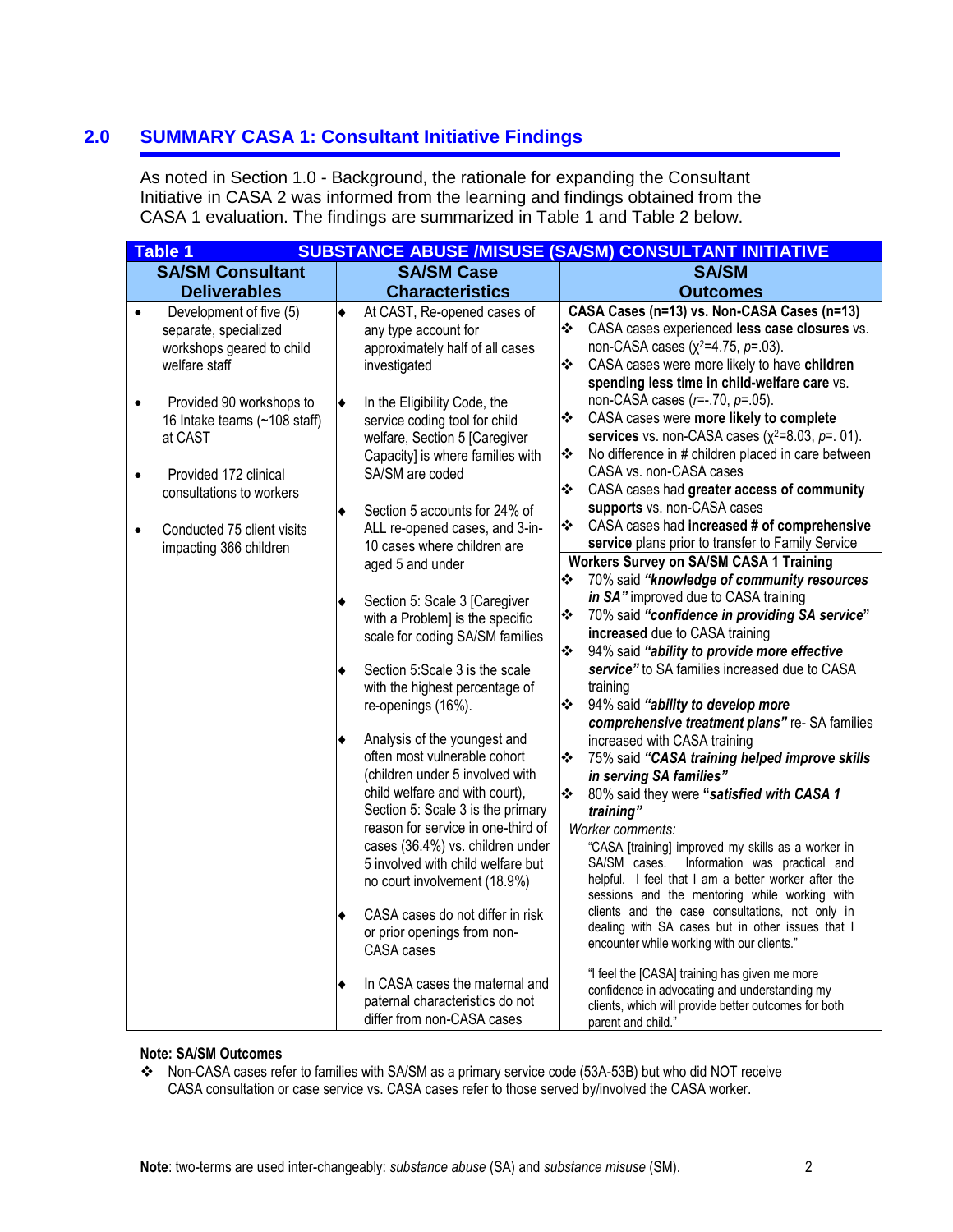| <b>Table 2</b>                                                                                 | <b>SUMMARY of CASA 1 CASE DATA ANALYSIS</b> |                     |                 |                 |                 |                   |                                                                                                                          |  |  |
|------------------------------------------------------------------------------------------------|---------------------------------------------|---------------------|-----------------|-----------------|-----------------|-------------------|--------------------------------------------------------------------------------------------------------------------------|--|--|
|                                                                                                | July-                                       | Oct-                | Jan-            | Apr-            | July-           | <b>Comments</b>   |                                                                                                                          |  |  |
|                                                                                                | 3 months                                    | Sept/09             | <b>Dec/09</b>   | Mar/10          | <b>Jun/10</b>   | Sep/10            |                                                                                                                          |  |  |
|                                                                                                | <b>Baseline</b>                             | <b>CASA 1 start</b> |                 |                 |                 | <b>CASA 1 end</b> |                                                                                                                          |  |  |
| <b>Total CAST</b>                                                                              | 1880                                        | 1621                | 2107            | 2110            | 2302            | 1741              | Quarterly fluctuations are typical                                                                                       |  |  |
| Investigations                                                                                 |                                             |                     |                 |                 |                 |                   | re- total investigations over time                                                                                       |  |  |
|                                                                                                |                                             |                     |                 |                 |                 |                   |                                                                                                                          |  |  |
| Total # 53A-53B<br><b>[includes SA/SM &amp;</b><br>mental health as reason<br>for CAS service] | 324                                         | 347                 | 331             | 368             | 361             | 283               | 53A-53B cases (SA/SM &<br>Mental Health as Primary child<br>protection issue) tend to<br>constitute about 15%-20% of all |  |  |
| % 53A-53B to All<br>Investigations                                                             | 17.2%                                       | 21.4%               | 15.7%           | 16.6%           | 15.7%           | 16.2%             | investigations                                                                                                           |  |  |
|                                                                                                |                                             |                     |                 |                 |                 |                   |                                                                                                                          |  |  |
| Total # SA/SM to<br>Total 53A-53B                                                              | 162/324                                     | 192/347             | 147/331         | 170/368         | 189/361         | 147/283           | 53A-53B SA/SM as the primary<br>reason for CAS investigation                                                             |  |  |
| % SA/SM only<br>to 53A-53B                                                                     | 50%                                         | 55.3%               | 44.4%           | 46.2%           | 52.3%           | 51.9%             | are consistently 45%-55% of all<br>53A-53B cases;                                                                        |  |  |
| % SA/SM to<br>All Investigation Types                                                          | 8.6%                                        | 11.8%               | 7.0%            | 8.0%            | 8.2%            | 8.4%              | 53A-53B - SA/SM only are 7-<br>11% of All investigations                                                                 |  |  |
|                                                                                                |                                             |                     |                 |                 |                 |                   |                                                                                                                          |  |  |
| <b>Total # SA/SM</b>                                                                           | 162                                         | 192                 | 147             | 170             | 189             | 147               | While overall % of 53A-53B to                                                                                            |  |  |
| Total #<br>SA/SM Open                                                                          | 127/324                                     | 66/192              | 53/147          | 61/170          | 73/189          | 61/147            | all investigations did not change<br>significantly during CASA 1, the                                                    |  |  |
| 1 <sup>st</sup> Time                                                                           | 39%                                         | 34%                 | 36%             | 36%             | 39%             | 44%               | ratio of open to re-opened did<br>show shifts with a reduction in                                                        |  |  |
| Total #<br>SA/SM Reopen                                                                        | 197/324                                     | 126/192             | 94/147          | 109/170         | 116/189         | 83/147            | the % of re-opened cases near<br>the end of CASA 1.                                                                      |  |  |
| $2+ times$                                                                                     | 61%                                         | 66%                 | 64%             | 64%             | 61%             | 56%               |                                                                                                                          |  |  |
|                                                                                                |                                             |                     |                 |                 |                 |                   |                                                                                                                          |  |  |
| <b>CASA Service</b>                                                                            | <b>Not</b>                                  | 33/192              | 49/170          | 75/170          | 41/189          | 49/147            | Use of CASA consultant rose                                                                                              |  |  |
|                                                                                                | Available                                   |                     |                 |                 |                 |                   | over project period from one-in<br>four/one-in-five cases at start to                                                    |  |  |
| % of SA/SM cases                                                                               |                                             | 17.2%               | 28.8%           | 44.1%           | 21.7%           | 33.3%             | one-third or more by project end                                                                                         |  |  |
| Consultations                                                                                  |                                             | 25                  | 37              | 56              | 24              | 30                | and a higher use of workers re-                                                                                          |  |  |
| Cases                                                                                          |                                             | 8                   | $\overline{12}$ | $\overline{19}$ | $\overline{17}$ | 19                | cases vs. consultations                                                                                                  |  |  |

#### **2.1 Summary: CASA 1**

The findings from CASA 1 evaluation methods found:

- **Significant positive impact regarding the CASA SA/SM Consultant Initiative on Intake worker knowledge, attitudes and competencies in serving child welfare families where SA/SM is the primary reason.** The methods of learning (e.g. interactive, ongoing curriculum trainings, formal and informal consultations, visits with families) was found to be very effective in relaying and building on evidence-informed, best practice skills.
- **Significant positive impact on the CASA 1 case outcomes suggest improved outcomes for families and children served by CAST with CASA service support and consultation**.

Based on the above findings, CAST, in continued partnership with Jean Tweed, submitted to MCYS a proposal for CASA 2 that would expand the CASA Consultant Initiative to include the family service teams at CAST and the Intake teams at CCAS, NCFST and JF&CS. The CASA 2 proposal was approved by MCYS, to occur between Jan-Dec 2011, with a funding budget of \$93,000.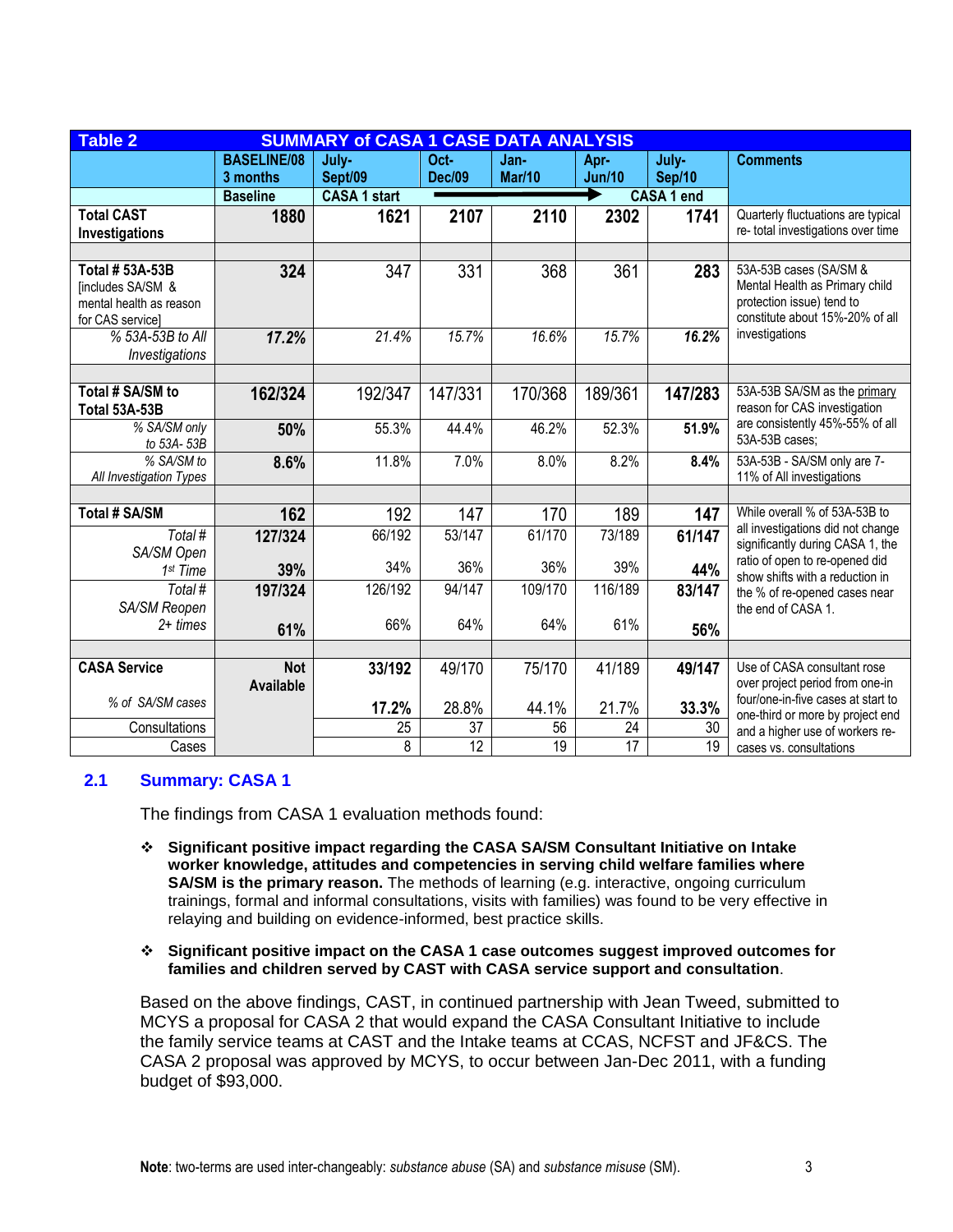#### **The focus of this report is the results from the CASA 2 evaluation.**

**3.0 CASA 2: Consultant Initiative – CAS Intake & Ongoing (Jan. to Dec. 2011)**

#### **3.1 CASA 2 Objectives**

Objectives of CASA 2, through the activities of the CASA Consultant Initiative, were:

- **To build on existing capacity to work effectively with families impacted by substance use by continuing to promote knowledge exchange and skill development based on best practices.**
- **To have the Substance Misuse Consultant provide workshops, mentoring, coaching and consultations to supervisors and key workers.**
- **To have child welfare participants engage in further knowledge exchange with their colleagues at the team level, to support broader knowledge and skills transfer**.

Some particular areas of heightened learning that were anticipated for the child welfare staff from receipt of the CASA 2 service:

- Assessing the strengths, risks, protective factors and impacts of substance misuse on the health and well being of children and caregivers.
- Acquiring a general base of knowledge of substance misuse and its complexities to inform practice.
- Assessing for and taking into consideration the oftentimes co-occurring factors that may play a role in the health and well being of children and families including: the effect of trauma, mental health issues, domestic violence, challenges of immigration, and the social determinants of health.
- Developing engagement skills when working with and assisting families.
- Identifying needs and gaps in service, and facilitating accessible community service referrals.
- Responding to the needs of children and caregivers in order to support their health and well being and decrease risks to children.

#### **3.2 Key Identified Outcomes**

Referencing the objectives in 3.1, the key CASA 2 outcomes that will be evaluated and measured are:

- 1) Through the training, support and consultation by the CASA Consultant to build on workers' (Intake and Ongoing) existing capacity to work more effectively with families.
- 2) To promote knowledge exchange and skill development within and across teams, Branches, Agencies and Sectors.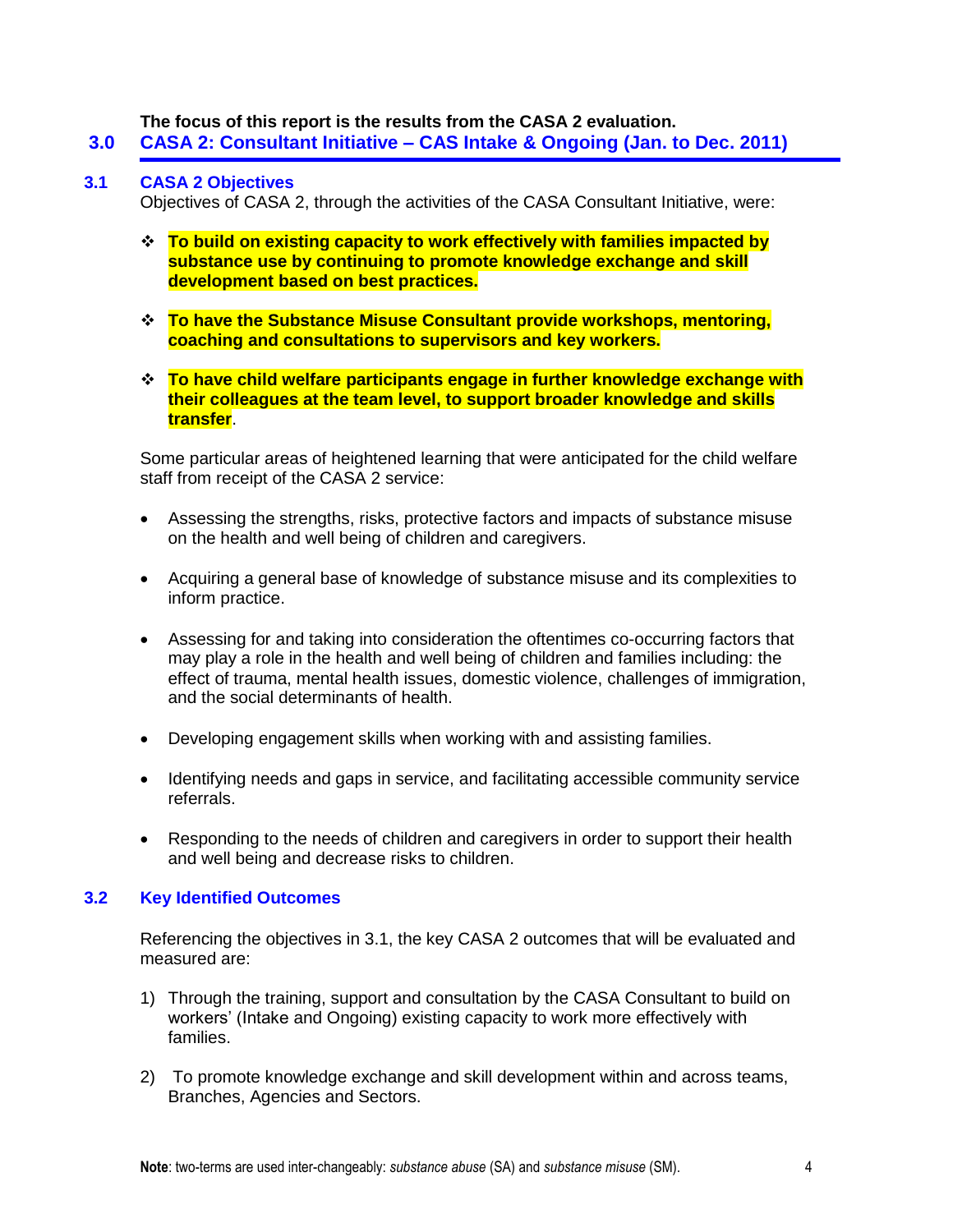# **3.3 CASA 2 Consultant: Training**

Each of the five CASA training's was approximately half day in length (2.5 to 3.0 hours); the combined five training topics are equivalent to a total of 2.5 days of training per worker. Team training vs. branch training was viewed as the preferred model to optimize team engagement and discussion. The CASA Consultant's training schedule for the four agencies took place over a 10-month period (see Table 3). For greater details on the curriculum by workshop, refer to Appendix A.

| Table 3 | <b>Workshop 1</b>       | Workshop 2 Workshop 3              |                                                   | <b>Workshop 4</b>                   | <b>Workshop 5</b>                       |
|---------|-------------------------|------------------------------------|---------------------------------------------------|-------------------------------------|-----------------------------------------|
|         | Cannibis/<br><b>SDH</b> | <b>Hierarchy/</b><br><b>Stigma</b> | <b>Parent Capacity</b><br><b>Risk /Protective</b> | Engagement /<br><b>Motivational</b> | <b>Testing Harm</b><br><b>Reduction</b> |
|         | Jan-May                 | Mar-July                           | May-Aug                                           | June-Sept                           | <b>July-Oct</b>                         |

| CAST-Ongoing [32 Ongoing Teams = n=200] |  |  |  |  |  |  |
|-----------------------------------------|--|--|--|--|--|--|
| Toronto (8 teams)                       |  |  |  |  |  |  |
| Scarborough (9 teams)                   |  |  |  |  |  |  |
| North York (6 teams)                    |  |  |  |  |  |  |
| Etobicoke (5 teams)                     |  |  |  |  |  |  |
| <b>Supervisor/Select Staff</b>          |  |  |  |  |  |  |
| (4 teams)                               |  |  |  |  |  |  |

| Toronto – Intake [Intake Teams n=35] |  |  |  |  |  |  |
|--------------------------------------|--|--|--|--|--|--|
| <b>CCAS-Intake</b>                   |  |  |  |  |  |  |
| JF&CS-Intake                         |  |  |  |  |  |  |
| <b>NCFST-Intake</b>                  |  |  |  |  |  |  |

#### **3.4 CASA 2 Consultant: Consultation / Case Visit**

Throughout the duration of the project, the CASA 2 Consultant provided service consultation on 160 cases across the four CAS agencies, she conducted 49 client visits and 30 follow up visits. Direct service was provided to a total of 269 children.

| Table 4               | <b>CAST - ONGOING</b> |             |           | <b>CCAS / NCFST / JF&amp;CS - INTAKE /</b> |                       |                       | <b>TOTAL</b>     |     |
|-----------------------|-----------------------|-------------|-----------|--------------------------------------------|-----------------------|-----------------------|------------------|-----|
|                       | Tor                   | <b>Scar</b> | <b>NY</b> | <b>Etob</b>                                | <b>CCAS</b>           | <b>NCFST</b>          | <b>JC&amp;CS</b> |     |
| <b>Case Consult</b>   | 35                    | 21          | 38        | 25                                         | 13                    |                       |                  | 160 |
| <b>Client Visits</b>  | 14                    |             |           | 10                                         |                       |                       |                  | 49  |
| <b>Follow Up</b>      |                       |             |           | C                                          | $\tilde{\phantom{a}}$ | $\tilde{\phantom{a}}$ |                  | 30  |
| <b>Total Children</b> |                       |             |           |                                            |                       |                       |                  | 269 |

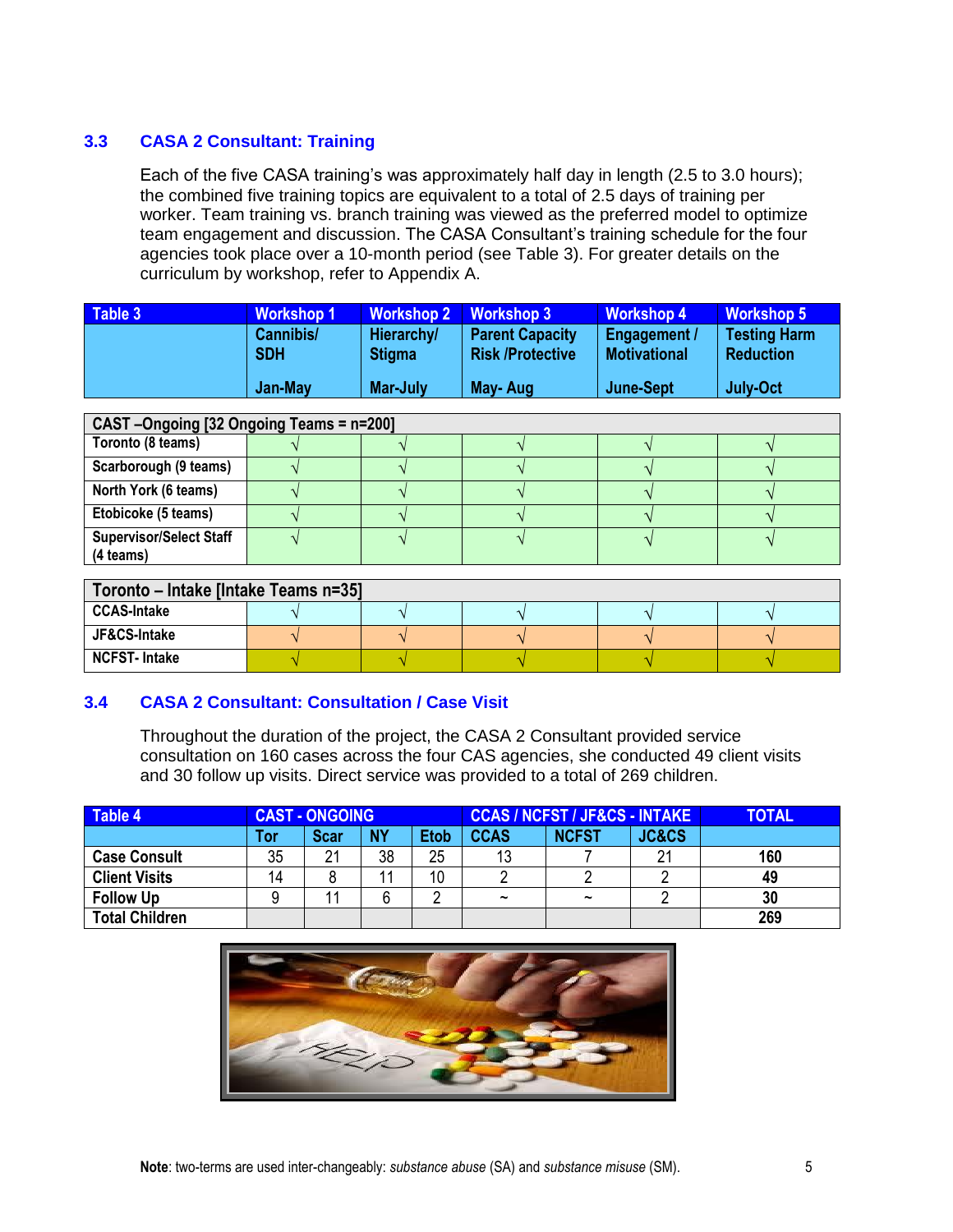### **3.5 CASA 2 Evaluation Methods**

A multi-method approach was employed.

- $\sqrt{ }$  Standardized survey (Survey Monkey tool) provided to all front-line staff who took the training; one version was for Ongoing staff at CAST and one for Intake staff at CCAS, NCFST and JF&CS. (Copy of the tools provided upon request).
- $\sqrt{\phantom{a}}$  Focus groups with front-line, Ongoing workers at four community-based branches.
- $\sqrt{ }$  Key informant interviews with Branch Directors on impact of CASA.
- $\sqrt{ }$  Key informant interviews with CASA leads at NCFST, CCAS and JF&CS.



# **4.0 CASA 2 FINDINGS**

#### **4.1 CAST Ongoing Workers: Survey on CASA Training Impact**

#### 4.1.1 **Staff Demographics - Ongoing**

All Ongoing CAST staff was provided with the survey link. A total of 44 completed the survey. There were two demographic questions:

- 1) Years of experience in child welfare.
- 2) Prior to the commencement of the Jan 2011 CASA training, the amount of training they had received in the area of substance abuse/misuse?

#### *Years of experience in child welfare (n=41)*

Not surprisingly, as these are child welfare workers providing Ongoing protection service, over two-thirds have more than 10 years experience.

| Less than 1 year                | $0\%$        |
|---------------------------------|--------------|
| Between 1.1 to 2 years          | 0%           |
| Between 2.1 to 5 years          | 12.1%        |
| Between 5.1 to 10 years         | 22.0%        |
| <b>Between 10.1 to 15 years</b> | <b>24.4%</b> |
| <b>Over 15 years</b>            | 41.5%        |
| <b>TOTAL</b>                    | 100%         |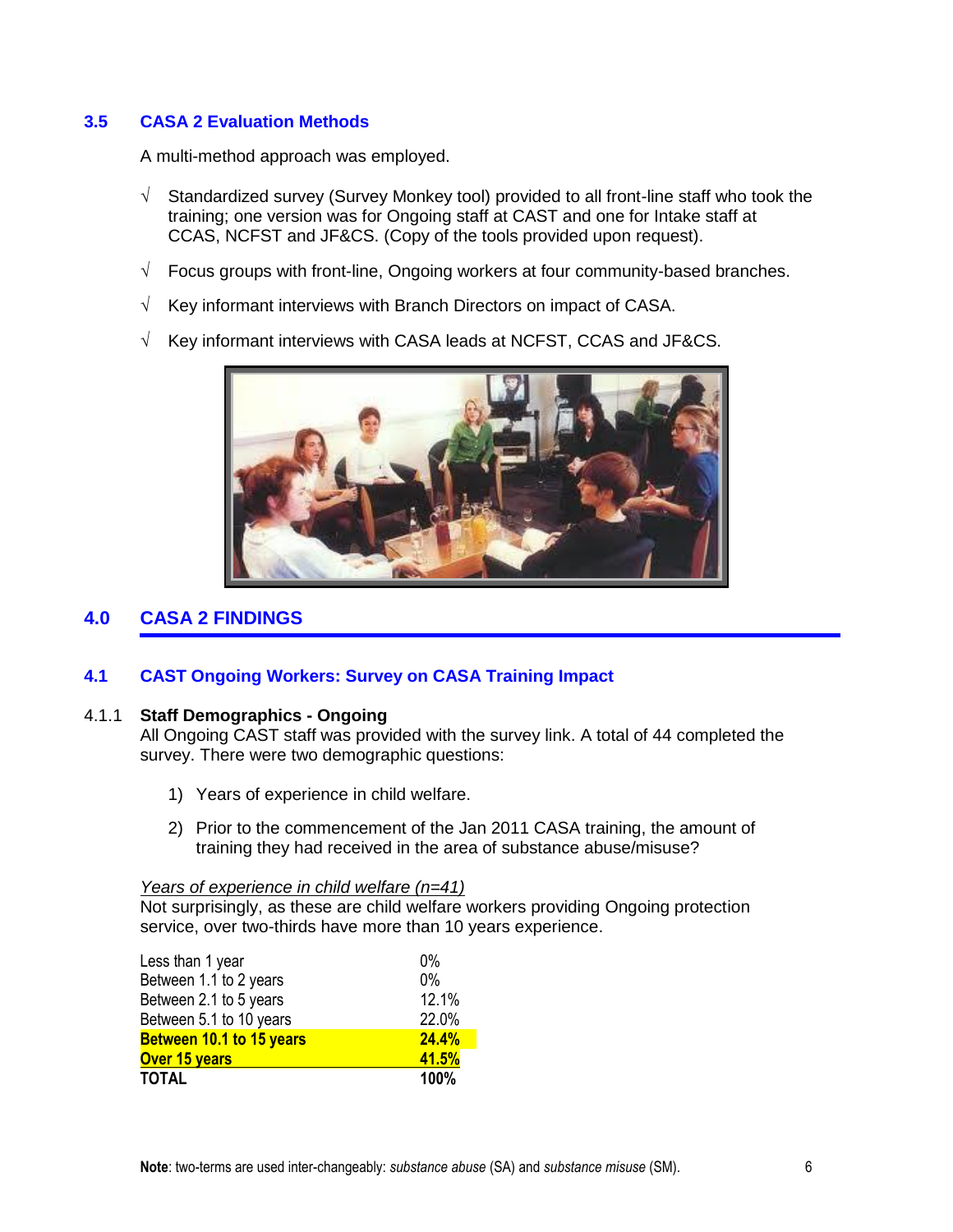How many years of experience do you have in child welfare?



#### *Amount of prior training in substance use/misuse (n=41)*

Staff was asked to select the types of training they have had in SA (more than one type could be selected). The amount of prior training in substance abuse ranged from *none* (4.9%) to *more than three days of training* (19.5%). Overall, two-thirds of respondents had taken, prior to the CASA Consultant's Workshop, *a half-day of training* or *more* on the topic. Half (51.2%) of these Ongoing staff selected a *one-day workshop* (26.8%) or *2-3 days of training* (24.4%) as the most common length of training.

| No - never received any training | 4.9%    | Yes - 1/2 day workshop             | 9.8%     |
|----------------------------------|---------|------------------------------------|----------|
| Yes - on line training           | $7.3\%$ | <b>Yes - 1 day workshop</b>        | 26.8%    |
| Yes - during a lecture           | 24.4%   | Yes - 2 to 3 days of training      | 24.4%    |
|                                  |         | Ves - more than 3 dave of training | 10 $5\%$ |

| Yes - more than 3 days of training | 19.5% |
|------------------------------------|-------|
|------------------------------------|-------|

PRIOR to January 2011, have you had specific training in the area of substance misuse/abuse? Select ALL that apply.

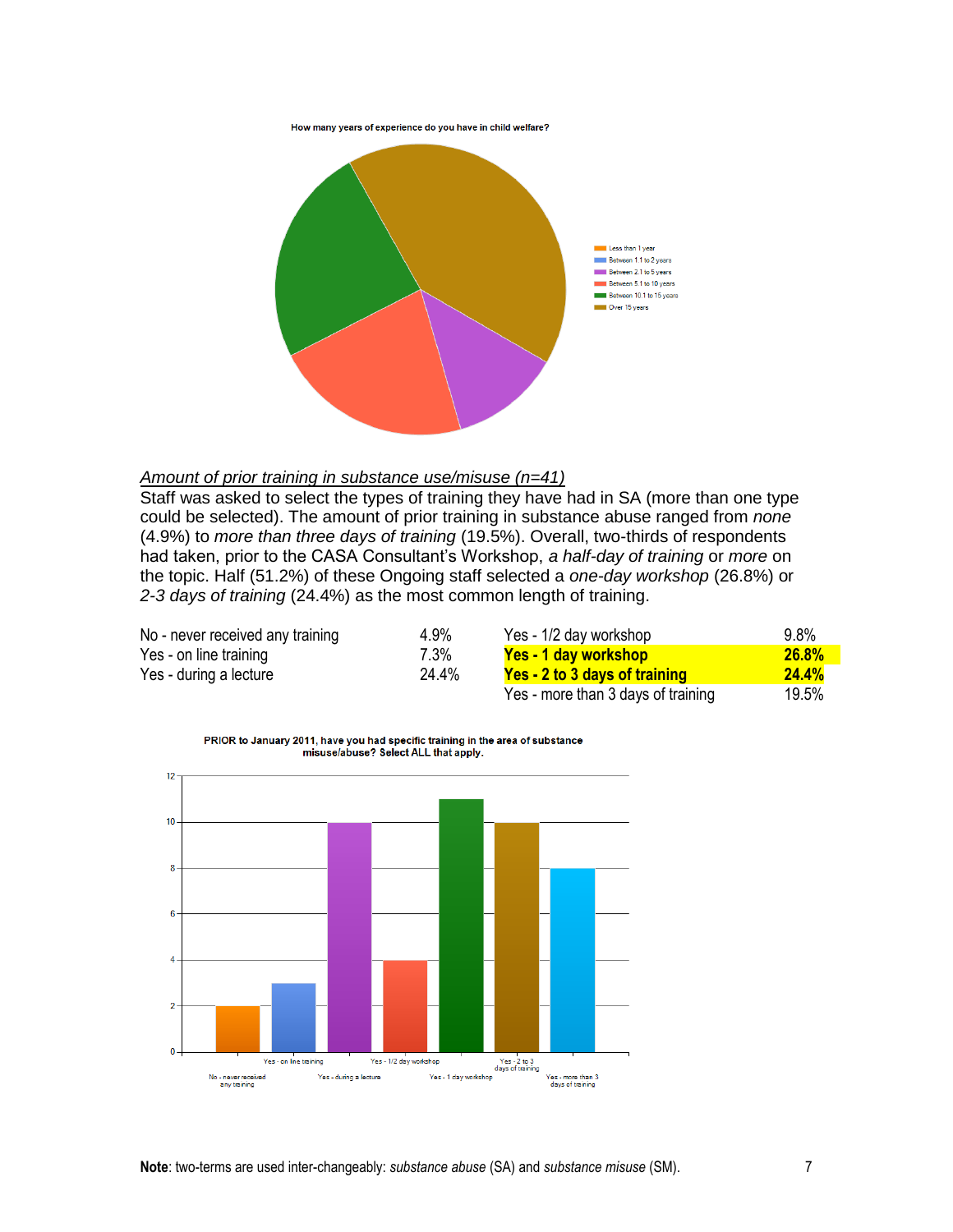# *4.1.2 Effectiveness of CASA Training – Ongoing (n=44)*

The Ongoing CAST staff was asked a series of questions regarding *workshop attendance, the impact of the CASA trainings on knowledge, the relevance of the CASA SA/SM training to practice, the impact of that training on the worker's confidence, ability and development of skills in providing service to SA/SM families,* and finally, their *satisfaction with the training*. The range and summary of their responses is in Table 5.

| Table 5                                               | AS A RESULT OF THE CASA 2 WORKSHOP TRAINING |                                                            |                                                                      |                                                                                        |                                                                                          |                                                                                                      |                                                                                          |
|-------------------------------------------------------|---------------------------------------------|------------------------------------------------------------|----------------------------------------------------------------------|----------------------------------------------------------------------------------------|------------------------------------------------------------------------------------------|------------------------------------------------------------------------------------------------------|------------------------------------------------------------------------------------------|
|                                                       | <b>Attendance</b>                           | Knowledge<br><b>Gained</b><br><b>About</b><br><b>SA/SM</b> | <b>Relevance</b><br>of CASA<br><b>Training to</b><br><b>Practice</b> | <b>Confidence</b><br>in Providing<br><b>More</b><br><b>Effective</b><br><b>Service</b> | <b>Ability to</b><br><b>Provide</b><br><b>More</b><br><b>Effective</b><br><b>Service</b> | <b>Ability to</b><br><b>Develop More</b><br><b>Comprehensive</b><br><b>Treatment</b><br><b>Plans</b> | <b>Improved</b><br><b>Skills in</b><br><b>Service</b><br><b>SA/SM</b><br><b>Families</b> |
| <b>CAST Workshops</b>                                 | 77.5% to                                    |                                                            |                                                                      |                                                                                        |                                                                                          |                                                                                                      |                                                                                          |
| to Ongoing Staff                                      | 85% fully                                   |                                                            |                                                                      |                                                                                        |                                                                                          |                                                                                                      |                                                                                          |
|                                                       | attended                                    |                                                            |                                                                      |                                                                                        |                                                                                          |                                                                                                      |                                                                                          |
| <b>Knowledge Gained About SA/SM</b>                   |                                             |                                                            |                                                                      |                                                                                        |                                                                                          |                                                                                                      |                                                                                          |
| Much better                                           |                                             | 29%-42%                                                    |                                                                      |                                                                                        |                                                                                          |                                                                                                      |                                                                                          |
| Somewhat better                                       |                                             | 55%-71%                                                    |                                                                      |                                                                                        |                                                                                          |                                                                                                      |                                                                                          |
| Somewhat worse                                        |                                             | $0\%$                                                      |                                                                      |                                                                                        |                                                                                          |                                                                                                      |                                                                                          |
| Much worse                                            |                                             | $0\%$                                                      |                                                                      |                                                                                        |                                                                                          |                                                                                                      |                                                                                          |
| <b>Relevance of Training to Practice</b>              |                                             |                                                            |                                                                      |                                                                                        |                                                                                          |                                                                                                      |                                                                                          |
| Highly relevant                                       |                                             |                                                            | 66%-85%                                                              |                                                                                        |                                                                                          |                                                                                                      |                                                                                          |
| Somewhat relevant                                     |                                             |                                                            | 15%-34%                                                              |                                                                                        |                                                                                          |                                                                                                      |                                                                                          |
| Somewhat irrelevant                                   |                                             |                                                            | 0%                                                                   |                                                                                        |                                                                                          |                                                                                                      |                                                                                          |
| Not at all relevant                                   |                                             |                                                            | $\overline{0\%}$                                                     |                                                                                        |                                                                                          |                                                                                                      |                                                                                          |
| <b>Confidence in Providing More Effective Service</b> |                                             |                                                            |                                                                      |                                                                                        |                                                                                          |                                                                                                      |                                                                                          |
| Increased a lot                                       |                                             |                                                            |                                                                      | 45%                                                                                    |                                                                                          |                                                                                                      |                                                                                          |
| Increased a little                                    |                                             |                                                            |                                                                      | 55%                                                                                    |                                                                                          |                                                                                                      |                                                                                          |
| Decreased a little                                    |                                             |                                                            |                                                                      | 0%                                                                                     |                                                                                          |                                                                                                      |                                                                                          |
| Decreased a lot                                       |                                             |                                                            |                                                                      | 0%                                                                                     |                                                                                          |                                                                                                      |                                                                                          |
| <b>Ability to Provide More Effective Service</b>      |                                             |                                                            |                                                                      |                                                                                        |                                                                                          |                                                                                                      |                                                                                          |
| Much improved                                         |                                             |                                                            |                                                                      |                                                                                        | 27%                                                                                      |                                                                                                      |                                                                                          |
| Improved                                              |                                             |                                                            |                                                                      |                                                                                        | 73%                                                                                      |                                                                                                      |                                                                                          |
| Worse                                                 |                                             |                                                            |                                                                      |                                                                                        | 0%                                                                                       |                                                                                                      |                                                                                          |
| Much worse                                            |                                             |                                                            |                                                                      |                                                                                        | 0%                                                                                       |                                                                                                      |                                                                                          |
| Ability to Develop More Comprehensive Treatment Plans |                                             |                                                            |                                                                      |                                                                                        |                                                                                          |                                                                                                      |                                                                                          |
| Much improved                                         |                                             |                                                            |                                                                      |                                                                                        |                                                                                          | 17%                                                                                                  |                                                                                          |
| Improved                                              |                                             |                                                            |                                                                      |                                                                                        |                                                                                          | 80%                                                                                                  |                                                                                          |
| Worse                                                 |                                             |                                                            |                                                                      |                                                                                        |                                                                                          | 3%                                                                                                   |                                                                                          |
| Much worse                                            |                                             |                                                            |                                                                      |                                                                                        |                                                                                          | 0%                                                                                                   |                                                                                          |
| <b>Improved Skills in Serving SA/SM Families</b>      |                                             |                                                            |                                                                      |                                                                                        |                                                                                          |                                                                                                      |                                                                                          |
| Yes, definitely                                       |                                             |                                                            |                                                                      |                                                                                        |                                                                                          |                                                                                                      | 43%                                                                                      |
| Yes, I think so                                       |                                             |                                                            |                                                                      |                                                                                        |                                                                                          |                                                                                                      | 54%                                                                                      |
| No, I don't think so                                  |                                             |                                                            |                                                                      |                                                                                        |                                                                                          |                                                                                                      | 3%                                                                                       |
| No, definitely not                                    |                                             |                                                            |                                                                      |                                                                                        |                                                                                          |                                                                                                      | $\overline{0\%}$                                                                         |
| <b>Satisfaction with CASA 2 Training</b>              |                                             |                                                            |                                                                      |                                                                                        |                                                                                          |                                                                                                      |                                                                                          |
| Very satisfied                                        | 61.5%                                       |                                                            |                                                                      |                                                                                        |                                                                                          |                                                                                                      |                                                                                          |
| <b>Mostly satisfied</b>                               | 35.9%                                       |                                                            |                                                                      |                                                                                        |                                                                                          |                                                                                                      |                                                                                          |
| Mildly dissatisfied                                   | 2.6%                                        |                                                            |                                                                      |                                                                                        |                                                                                          |                                                                                                      |                                                                                          |
| Very dissatisfied                                     | 0%                                          |                                                            |                                                                      |                                                                                        |                                                                                          |                                                                                                      |                                                                                          |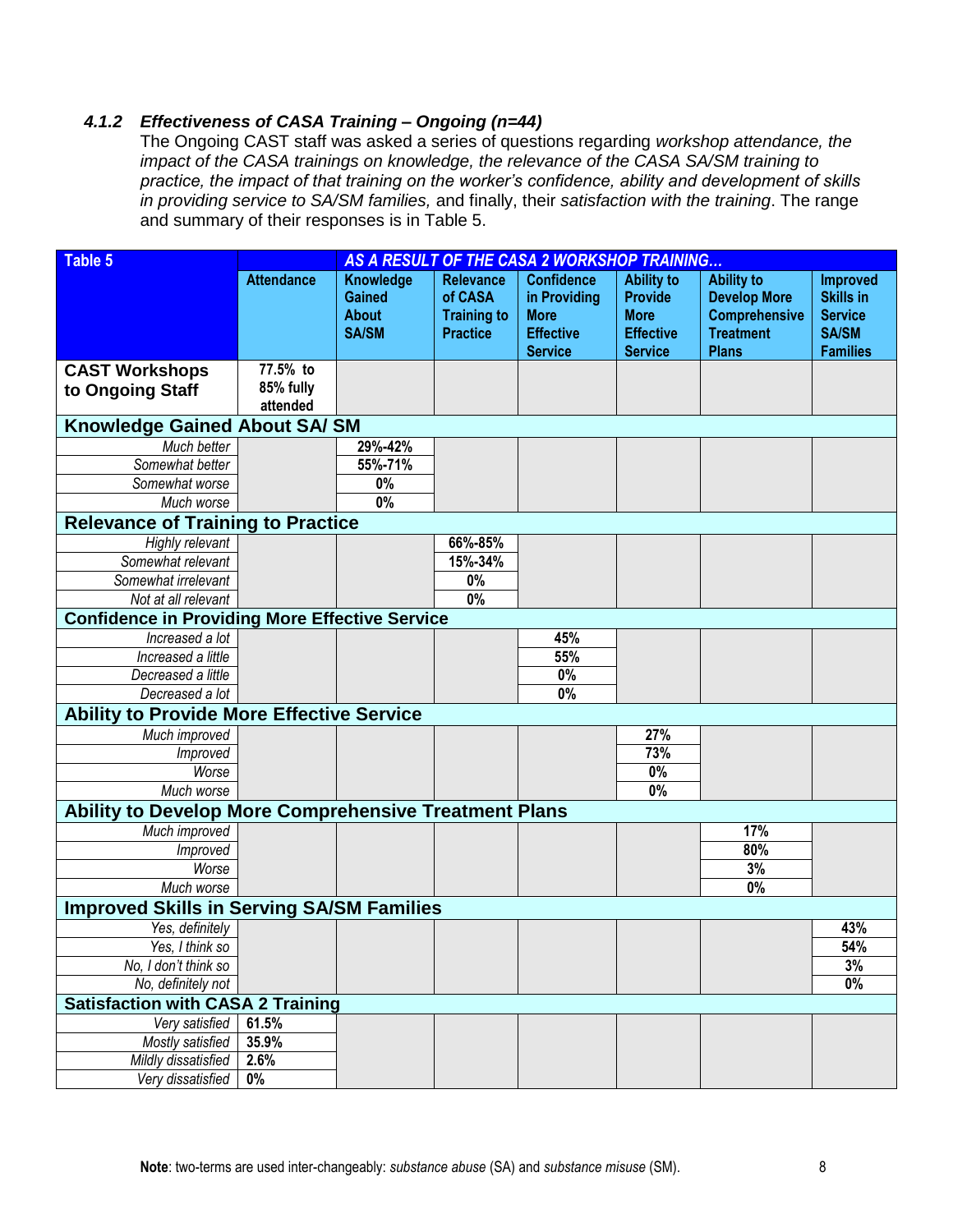As noted in Table 5, the preponderance of 44 Ongoing CAST workers who provided data clearly valued and benefited from the CASA 2 Workshop trainings in the key outcome areas.

- **High attendance** (77.5% to 85% fully attended),
- **Knowledge improved regarding SA/SM** it was ether *"much better"* (29%-42%) or *"somewhat better"* (55% -71%),
- **Relevance of CASA training to practice –** two-thirds (66%) to more than eight-in-ten (85%) Ongoing staff indicated the training was *"highly relevant",*
- **Confidence in providing more effective SA/SM service** all Ongoing staff indicated their confidence was impacted at some level; 45% said their confidence had increased *"a lot" and* 55% indicated it had *"rose a little",*
- **Ability to provide more effective service**  one-quarter (27%) indicated CASA 2 training *"much improved"* their ability to provide effective service and three-quarters (73%) said *"improved",*
- **Ability to develop more comprehensive Treatment Plans** almost all the workers (97%) indicated their ability in this area was either *"much improved"* (17%) or *"improved"* (80%)
- **Improved skills in serving SA/SM families** nearly all (97%) of the workers who reported felt their skills in serving SA/SM families improved due to CASA 2, with 43% saying *"yesdefinitely"* and 54% indicated *"yes- I think so"*
- **Satisfaction with CASA training** two-thirds (61.5%) indicated they were *"very satisfied"* with CASA 2 training/consultation, one-third (35.9%) were *"satisfied"* and only 2.6% indicated they were *"mildly dissatisfied".*
- **Use the CASA Consultant** two-thirds (61.5%) had used a CASA consult.

apply. 25  $\overline{20}$ 15  $10$ 5  $\Omega$ |<br>| Session 4: Motivational<br>| interviewing,<br>| Stages of Change Session 2: Continuum of<br>Use, Theories of Addictions, Session 3: Impacts of<br>Substance Use on parenting<br>and child, client en... Session 5: Testing<br>(hair/urine), Harm Reduction<br>in child welfare context Session 1: Community<br>Resources, Cannabis

Regarding the CASA trainings, please indicate the ones you attended? Select ALL that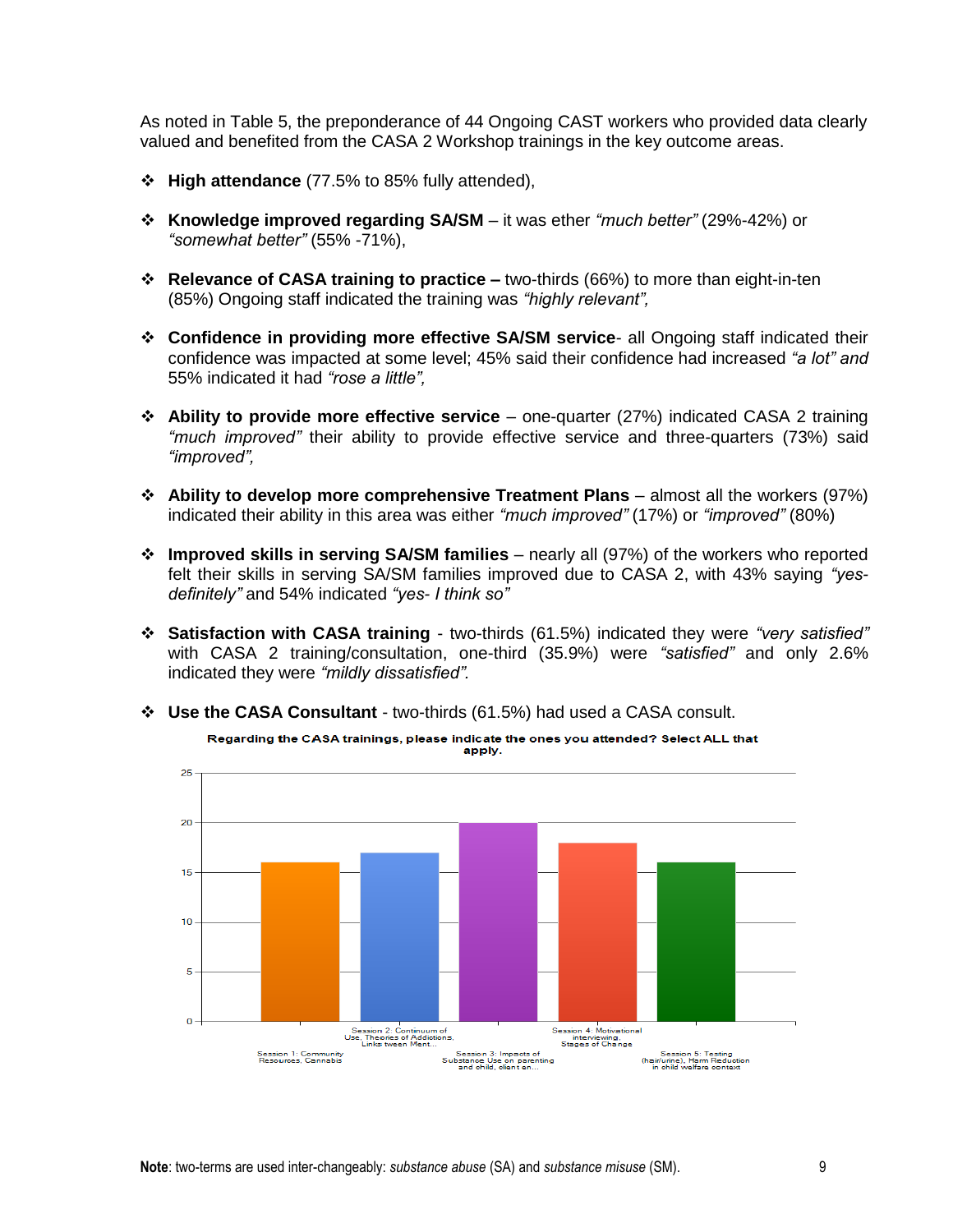# **4.2 CAST Ongoing Workers: Focus Groups (n=20)**

The focus groups with the Ongoing CAST workers at each of the four Branches further examined the worker experience with CASA 2 initiatives and the impact of CASA 2 strategies on worker thinking, attitude and practice. Each focus group was asked standardized questions.

The Branches were asked to provide an overall rating of the CASA 2 Consultant Initiative; from each Branch the overall grade was "A" (where "A" = excellent, "B" = good, "C" = fair, "D" = poor).

Themes from the analysis of the aggregated responses are noted below.

**1) What was the important learning you took away from the CASA 2 trainings?** Analysis of the data finds three key areas of change in workers: change in their knowledge, change in their skills, and change in their approach to managing the case.

| <b>KNOWLEDGE</b>                                                                                                                                                                                                                                                    | <b>SKILL</b>                                                                                                                                                                                    | <b>APPROACH</b>                                                                                                                                                                        |
|---------------------------------------------------------------------------------------------------------------------------------------------------------------------------------------------------------------------------------------------------------------------|-------------------------------------------------------------------------------------------------------------------------------------------------------------------------------------------------|----------------------------------------------------------------------------------------------------------------------------------------------------------------------------------------|
| $NOW -$<br><b>BETTER</b><br><b>UNDERSTANDING</b><br><b>OF SA/SM</b>                                                                                                                                                                                                 | NOW -<br><b>ASK BETTER</b><br><b>QUESTIONS</b>                                                                                                                                                  | NOW -<br><b>BETTER CLIENT</b><br><b>ENGAGEMENT</b>                                                                                                                                     |
| "I ask more thorough questions to<br>Motherisk - before I would have<br>just sent the hair strand test and<br>now I call and ask questions about<br>whether it is worthwhile doing it<br>and now when getting an<br>interpretation I feel I have more<br>knowledge" | "Substance is not the biggest<br>issue that you have to deal with.<br>You deal with the family's life<br>(e.g., trauma, financial issues,<br>and using substance to cope with<br>these issues)" | "More opportunity for clients to<br>talk to usI spend more time<br>listening. I get better information<br>about their lifenow able to help<br>with other aspects of their life."       |
| "I now look at the protective factors<br>and risk factorsI try to reduce the<br>risk factors and increase the<br>protective factors for recovery"                                                                                                                   | "I had a mom with alcohol<br>consumption; I had varied<br>questions. It was great to go from<br>the workshops to having a<br>consultation to get a truer<br>assessment."                        | " There is a refinement of practice;<br>it has resulted in a stronger<br>engagement, more easily able to<br>identify features of resiliency, and<br>use a solution focused framework." |
| "Now I have general and specific<br>information about what has been<br>proven to be effective and<br>ineffective."                                                                                                                                                  | "Language. I am able to use<br>more sensitive language. If I am<br>accusatory it is hard to get to a<br>resolution."                                                                            | "Really, I now work to engage<br>families; I have options to use."                                                                                                                     |

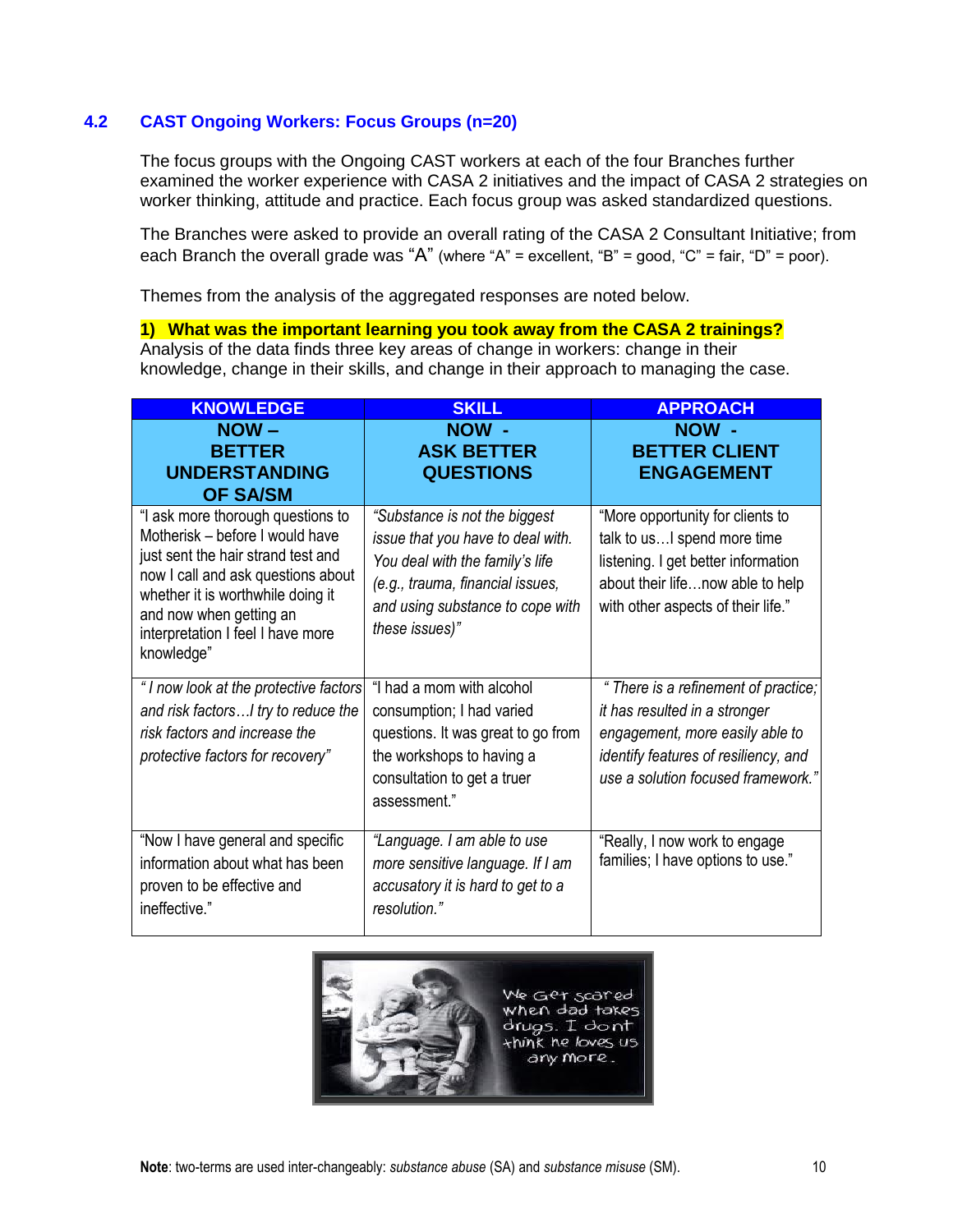#### **2) What have you stopped doing since taking the CASA 2 trainings/consultations?**

Workers across all the branches were consistent in their responses: Since the CASA training and consultation - they talk less and try and have the client talk more.

## **THEME 1: LESS AND MORE…**

*Less…* "Less of trying to fix the problem."

*More… "Realistic expectations."*

"Listening instead of talking" *"Asking instead of telling"* "Learn to focus on the positive and mitigate the negative" *"Focus on motivational interviewing techniques"*  "How to plan a conversation"

#### **3) One thing you took away from the CASA trainings?**

The "take-away" messages from the training appear to resonate differently with different workers. No one dominant theme emerged from the analysis, although the words *"refinement"* and *"harm reduction"* were frequently used.

*"Further refine engagement skills"* "Elaborate on understanding community resources that are available" *"Refine expectations"* "All families are different" *"My attitude to methadone – I got a broader understanding"* "The impact piece around harm reduction vs. avoidance" *" The harm reduction focus was helpful"*

"Asking more specific questions around the actual drug use *"Clear reminder to focus on the impact on parenting"*



#### **4) Recommendations?**

The unanimous request and their number one recommendation: *to have a specialist on addiction /SA/ SM for CAST workers to consult.*

"Continue to have on-going access to worker with this skill-set and background"

*"Fully accessible… the informal and formal access is very helpful"*

"[CASA] an asset to the branch, as a colleague and resource

*"Continue to have an addiction worker"*

"Need to have specialists to consult with on different topics"

*"Have a "go to" expert"*

Other recommendations included a more contained /combined training schedule to address "training overload" and some questions on the need to better understand if/how practice change impacts partner change?

"More consecutive training, there are weeks between training; learning got lost when Phase 1 was too long ago" *"Offer phase 1 and 2 together"*

" There is not good relations between SA sector and CAS; our work with the family is changing but not necessarily with the community partners"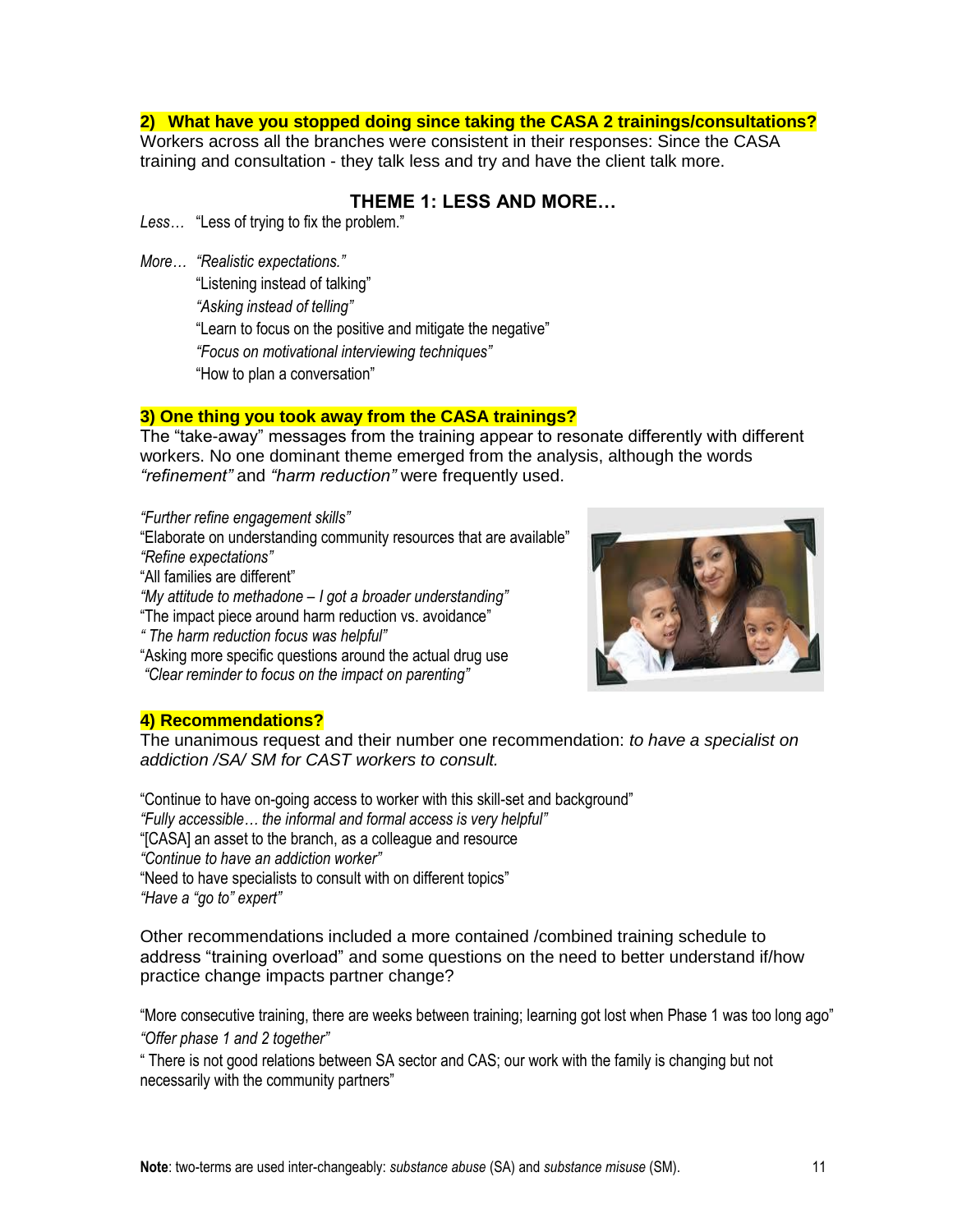### **4.3 CAST Branch Directors: Key Informant Interviews (n=2)**

Two of the four Branch Directors were randomly sampled and both consented to a faceto-face interview by the one of the CASA evaluation team.

Analysis of their responses from the Branch Director's lens suggests they see the impact of the CASA training on worker thinking, attitude and practice. Both rated it " $A$ " ( $A=$ excellent,  $B =$  good,  $C =$  fair,  $D =$  poor). Both felt the agency investment in time and resources was well spent; both spoke about the clear merits of having a "SA/SM specialist" in-house. A concern was, "*What will happen when the CASA Consultant is no longer there?"*

"With the caveat that as fast as we take on new learning we can lose it if we don't practice it" (D-2).

The summary of the two key themes from the interviews with the Directors is below.

# **Q: Are there changes in workers' since receiving the CASA trainings?**

#### **THEME 1: YES…MORE OPENNESS, HOLISTIC VIEW, LANGUAGE SHIFTS**

- D1 "Yes. Workers are being encouraged to think of drug use in different ways. Now there is much more use of the terms " harm reduction" and less of " abstinence" and the use of "client engagement" is now used in different ways from before CASA trainings."
- D2 "Yes absolutely. I think their openness in looking at these situations is in a more holistic way. They are making better links between the issue of substance misuse and our role to assess its impact on parenting vs. just substance use - period. I think they are being able to identify the real child protection issues and look more broadly in how their clients are functioning in a broader context."

#### **Q: What about the specialized services?**

#### **THEME 1: CLEAR ADVANTAGES USING SPECIALIZED SERVICES**

- D1 "There are advantages of specialization within CAST (e.g. substance use, DV, FASD). Drug use is not a one time thing –it evolves –the science of it evolves and the specialist consultation is very helpful."
- D2 As a large system we are difficult to navigate. People are more open to starting with one person. So with large organizations (e.g. CAMH, CAST) where do you start? There is something about having someone understand our work/role and be that point person. There are benefits of having embedded easy access, that is stress free, the advantage of bringing in the specialist."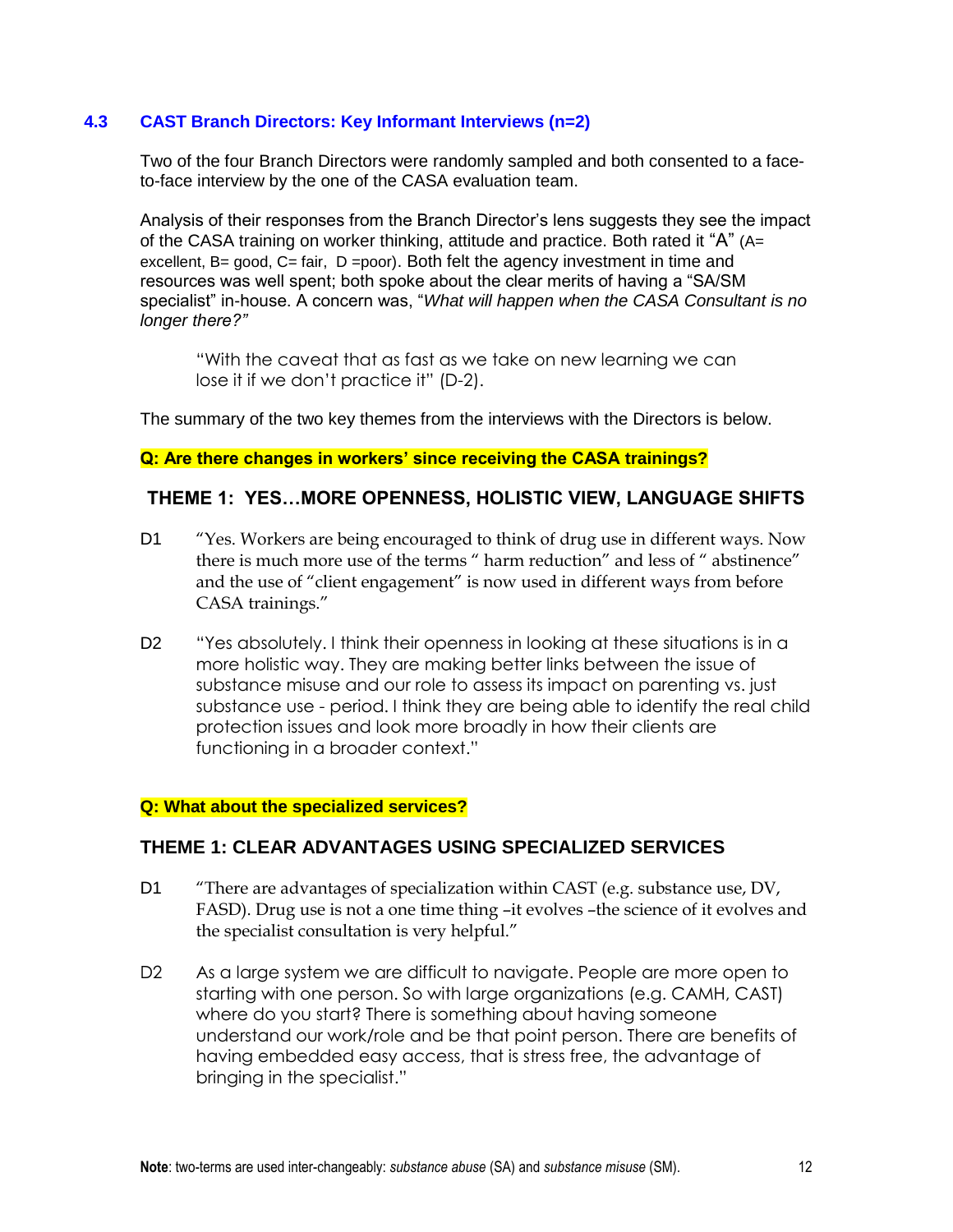#### **4.4 CAST Ongoing Worker – CASA Training Impact: Summary**

The combined findings from the worker training survey data, the worker focus group data, the increased use of CASA case consultations, and the views from the Branch directors, all indicate the CASA 2 Consultant Initiative was well received by Ongoing CAST workers. The anticipated outcomes were realized regarding increased knowledge, improved attitudes and changed practices with families with SA/SM issues.

### **4.5 CCAS, NCFST, & JF&CS Intake Workers: Survey on CASA Training Impact (n=12)**

The leads at CCAS, NCFST and JF&CS were forwarded the link to the CASA 2 survey; they then forwarded the Survey Monkey link to their staff to complete the survey tool. Responses from CCAS and JF&CS were obtained.

#### *Years of experience in child welfare (n=11)*

Not surprisingly, as these are Intake workers, there is a greater range of staff with different years of experience, and a greater percentage of staff (27%) that are relatively new to the child protection field, with less than two years experience.

| <b>TOTAL</b>             | 100%       |
|--------------------------|------------|
| Over 15 years            | 18%        |
| Between 10.1 to 15 years | 18%        |
| Between 5.1 to 10 years  | 9%         |
| Between 2.1 to 5 years   | <b>28%</b> |
| Between 1.1 to 2 years   | 18%        |
| Less than 1 year         | 9%         |

#### *Amount of prior training in substance use/misuse (n=11)*

The Intake staff were asked to identify the types of training they have had in SA/ SM (more than one type could be selected).

The amount of prior training in substance abuse ranged from *none* (8.3%) to *more than three days of training* (16.6%). The most common response, and the selected by over half of respondents (58.3%), is that prior to the CASA Consultant's Workshop, they had only *a lecture* on the topic of SA/SM.

| No - never received any training   | 8.3%  |
|------------------------------------|-------|
| Yes - on line training             | $0\%$ |
| Yes - during a lecture             | 58.3% |
| Yes - 1/2 day workshop             | 8.3%  |
| Yes - 1 day workshop               | 16.6% |
| Yes - 2 to 3 days of training      | 8.3%  |
| Yes - more than 3 days of training | 16.6% |

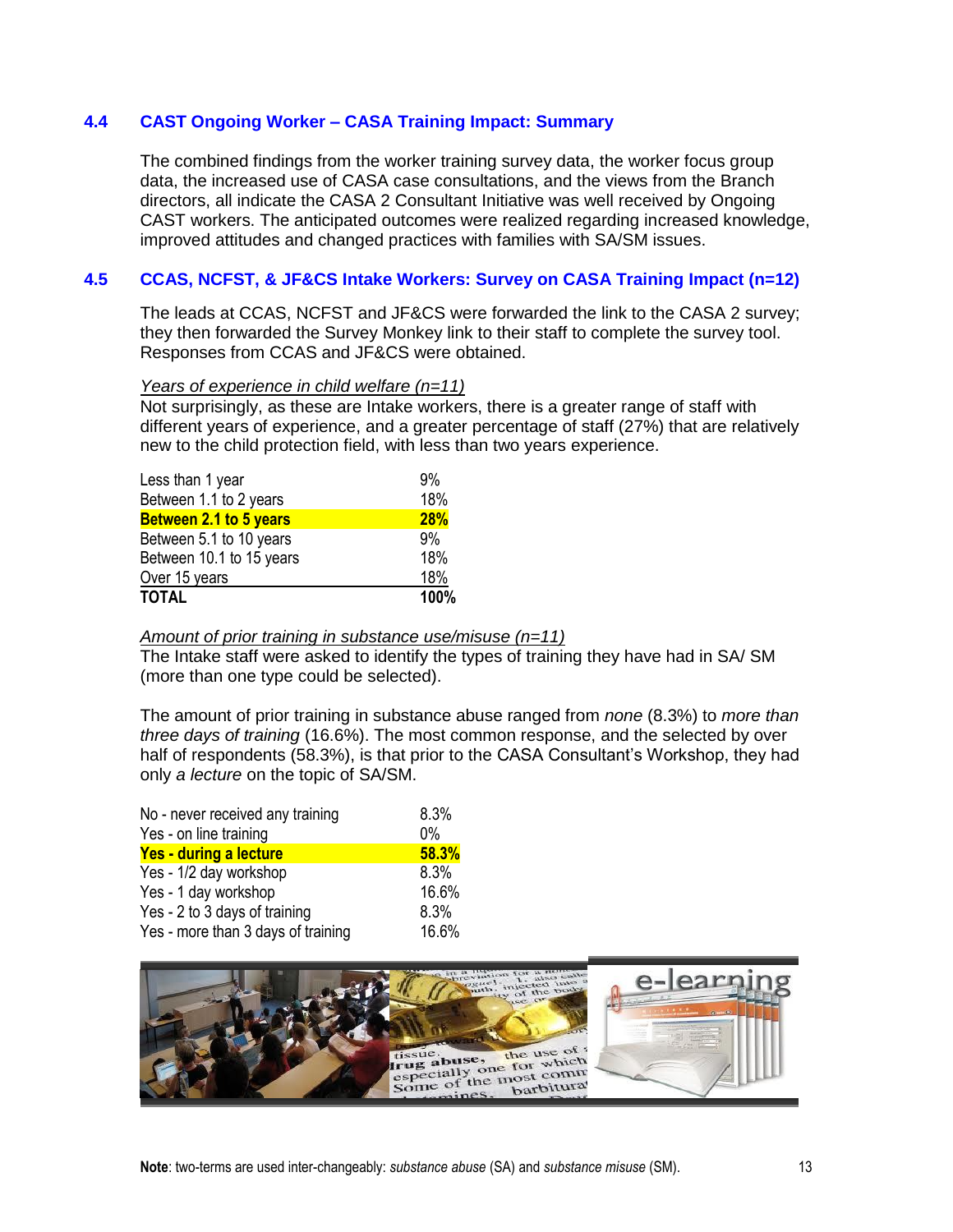# *4.5.1 Effectiveness of CASA Training – Intake Workers (n=12)*

Intake workers from CCAS and JF&CS provided the data. Their responses to their experiences with the CASA 2 training and its perceived impact on their confidence and ability to provide more effective services related to SA/SM was overall very positive (see Table 6).

| <b>Table 6</b>                                                             | AS A RESULT OF THE CASA 2 WORKSHOP TRAINING                                 |                                                            |                                                                      |                                                                                        |                                                                                   |                                                                                                      |                                                                                          |  |
|----------------------------------------------------------------------------|-----------------------------------------------------------------------------|------------------------------------------------------------|----------------------------------------------------------------------|----------------------------------------------------------------------------------------|-----------------------------------------------------------------------------------|------------------------------------------------------------------------------------------------------|------------------------------------------------------------------------------------------|--|
|                                                                            | <b>Attendance</b>                                                           | Knowledge<br><b>Gained</b><br><b>About</b><br><b>SA/SM</b> | <b>Relevance</b><br>of CASA<br><b>Training to</b><br><b>Practice</b> | <b>Confidence</b><br>in Providing<br><b>More</b><br><b>Effective</b><br><b>Service</b> | <b>Ability to</b><br><b>Provide</b><br>more<br><b>Effective</b><br><b>Service</b> | <b>Ability to</b><br><b>Develop More</b><br><b>Comprehensive</b><br><b>Treatment</b><br><b>Plans</b> | <b>Improved</b><br><b>Skills in</b><br><b>Service</b><br><b>SA/SM</b><br><b>Families</b> |  |
| <b>CCAS, NCFST, &amp;</b><br><b>JF&amp;CS Workshops</b><br>to Intake Staff | 67% - 75% (1st<br>& 2 <sup>nd</sup> training)<br>100% for<br>(3rd, 4th, 5th |                                                            |                                                                      |                                                                                        |                                                                                   |                                                                                                      |                                                                                          |  |
| <b>Knowledge Gained About SA/SM</b>                                        |                                                                             |                                                            |                                                                      |                                                                                        |                                                                                   |                                                                                                      |                                                                                          |  |
| Much better                                                                |                                                                             | 75%                                                        |                                                                      |                                                                                        |                                                                                   |                                                                                                      |                                                                                          |  |
| Somewhat better                                                            |                                                                             | 25%                                                        |                                                                      |                                                                                        |                                                                                   |                                                                                                      |                                                                                          |  |
| Somewhat worse                                                             |                                                                             | 0%                                                         |                                                                      |                                                                                        |                                                                                   |                                                                                                      |                                                                                          |  |
| Much worse                                                                 |                                                                             | $\overline{0\%}$                                           |                                                                      |                                                                                        |                                                                                   |                                                                                                      |                                                                                          |  |
| <b>Relevance of Training to Practice</b>                                   |                                                                             |                                                            |                                                                      |                                                                                        |                                                                                   |                                                                                                      |                                                                                          |  |
| Highly relevant                                                            |                                                                             |                                                            | 100%                                                                 |                                                                                        |                                                                                   |                                                                                                      |                                                                                          |  |
| Somewhat relevant                                                          |                                                                             |                                                            | $\overline{0\%}$                                                     |                                                                                        |                                                                                   |                                                                                                      |                                                                                          |  |
| Somewhat irrelevant                                                        |                                                                             |                                                            | 0%                                                                   |                                                                                        |                                                                                   |                                                                                                      |                                                                                          |  |
| Not at all relevant                                                        |                                                                             |                                                            | 0%                                                                   |                                                                                        |                                                                                   |                                                                                                      |                                                                                          |  |
| <b>Confidence in Providing More Effective Service</b>                      |                                                                             |                                                            |                                                                      |                                                                                        |                                                                                   |                                                                                                      |                                                                                          |  |
| Increased a lot                                                            |                                                                             |                                                            |                                                                      | 64%                                                                                    |                                                                                   |                                                                                                      |                                                                                          |  |
| Increased a little                                                         |                                                                             |                                                            |                                                                      | 36%                                                                                    |                                                                                   |                                                                                                      |                                                                                          |  |
| Decreased a little                                                         |                                                                             |                                                            |                                                                      | 0%                                                                                     |                                                                                   |                                                                                                      |                                                                                          |  |
| Decreased a lot                                                            |                                                                             |                                                            |                                                                      | 0%                                                                                     |                                                                                   |                                                                                                      |                                                                                          |  |
| <b>Ability to Provide More Effective Service</b>                           |                                                                             |                                                            |                                                                      |                                                                                        |                                                                                   |                                                                                                      |                                                                                          |  |
| Much improved                                                              |                                                                             |                                                            |                                                                      |                                                                                        | 27%                                                                               |                                                                                                      |                                                                                          |  |
| Improved                                                                   |                                                                             |                                                            |                                                                      |                                                                                        | 73%                                                                               |                                                                                                      |                                                                                          |  |
| Worse                                                                      |                                                                             |                                                            |                                                                      |                                                                                        | $0\%$                                                                             |                                                                                                      |                                                                                          |  |
| Much worse                                                                 |                                                                             |                                                            |                                                                      |                                                                                        | 0%                                                                                |                                                                                                      |                                                                                          |  |
| Ability to Develop More Comprehensive Treatment Plans                      |                                                                             |                                                            |                                                                      |                                                                                        |                                                                                   |                                                                                                      |                                                                                          |  |
| Much improved                                                              |                                                                             |                                                            |                                                                      |                                                                                        |                                                                                   | 36%                                                                                                  |                                                                                          |  |
| Improved                                                                   |                                                                             |                                                            |                                                                      |                                                                                        |                                                                                   | 64%                                                                                                  |                                                                                          |  |
| Worse                                                                      |                                                                             |                                                            |                                                                      |                                                                                        |                                                                                   | $0\%$                                                                                                |                                                                                          |  |
| Much worse                                                                 |                                                                             |                                                            |                                                                      |                                                                                        |                                                                                   | $0\%$                                                                                                |                                                                                          |  |
| <b>Improved Skills in Serving SA/SM Families</b>                           |                                                                             |                                                            |                                                                      |                                                                                        |                                                                                   |                                                                                                      |                                                                                          |  |
| Yes, definitely                                                            |                                                                             |                                                            |                                                                      |                                                                                        |                                                                                   |                                                                                                      | 36%                                                                                      |  |
| Yes, I think so                                                            |                                                                             |                                                            |                                                                      |                                                                                        |                                                                                   |                                                                                                      | 64%                                                                                      |  |
| No, I don't think so                                                       |                                                                             |                                                            |                                                                      |                                                                                        |                                                                                   |                                                                                                      | $\overline{0\%}$                                                                         |  |
| No, definitely not                                                         |                                                                             |                                                            |                                                                      |                                                                                        |                                                                                   |                                                                                                      | $0\%$                                                                                    |  |
| <b>Satisfaction with CASA 2 Training</b>                                   |                                                                             |                                                            |                                                                      |                                                                                        |                                                                                   |                                                                                                      |                                                                                          |  |
| Very satisfied                                                             | 45.5%                                                                       |                                                            |                                                                      |                                                                                        |                                                                                   |                                                                                                      |                                                                                          |  |
| Mostly satisfied                                                           | 45.5%                                                                       |                                                            |                                                                      |                                                                                        |                                                                                   |                                                                                                      |                                                                                          |  |
| Mildly dissatisfied                                                        | 0%                                                                          |                                                            |                                                                      |                                                                                        |                                                                                   |                                                                                                      |                                                                                          |  |
| Very dissatisfied                                                          | 9%                                                                          |                                                            |                                                                      |                                                                                        |                                                                                   |                                                                                                      |                                                                                          |  |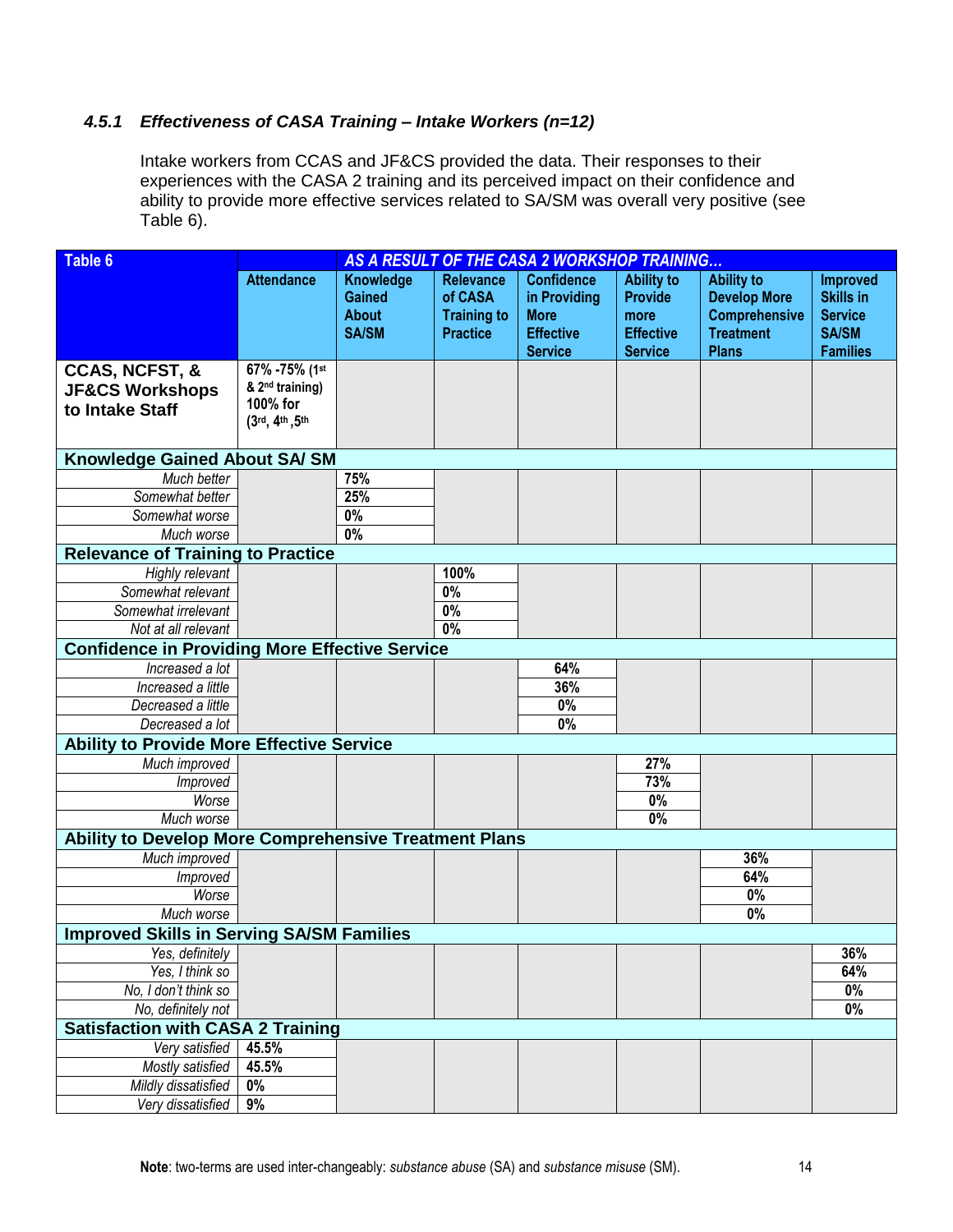As noted in Table 6, the CASA Intake workers who provided data clearly valued and benefited from the CASA 2 Workshop trainings in the key outcome areas.

- **High attendance** (67% to 100% fully attended),
- **Knowledge improved regarding SA/SM** it was ether *"much better"* (75%) or *"somewhat better"* (25%),
- **Relevance of CASA training to practice –** all the Intake respondents (100%) indicated the training was *"highly relevant",*
- **Confidence in providing more effective SA/SM service** two-thirds (64%) said their confidence had increased *"a lot"* and one-third (36%) indicated it had *"increased a little",*
- **Ability to provide more effective service**  in similar ratings to that of the CAST Ongoing workers, one-quarter (27%) indicated CASA 2 training *"much improved"* their ability to provide effective service and three-quarters (73%) said *"improved",*
- **Ability to develop more comprehensive Treatment Plans** one-third of the Intake workers (36%) who participated in the survey indicated their ability in this area was *"much improved"* and two-thirds said it *"improved"* (64%)
- **Improved skills in serving SA/SM families** while all noted some improvement in this area due to the training, one-third (36%) of these Intake workers said *"yes-definitely"* their skills had improved due to CASA 2 and two-thirds (64%) indicated *"yes- I think so"*
- **Satisfaction with CASA training** nine-in-ten were either *"very satisfied"* (45.5%) with CASA 2 training/consultation or *"satisfied"* (45.5%); while 9% indicated they were *"very dissatisfied"* their dissatisfaction with the outcomes (increased knowledge, skills and effectiveness) was not noted in their ratings.
- **Use the CASA Consultant** two-thirds (64%) had used a CASA consult.

#### *4.5.2 Intake Worker Themes (n=12)*

*'Most Helpful' Aspect of CASA 2 Training -* No one theme dominated the Intake workers' responses. Again, depending on the worker, their prior knowledge and experience – the training resonated in different ways.

#### **THEME 1: LEARNING ABOUT HARM REDUCTION**

Similar to the Ongoing Workers experiences, learning more about harm reduction, its intent and effects was perceived as key learning take-a-ways. Workers often feel the "abstinence" argument puts up barriers between the worker and client; the harm reduction approach tries to find common ground to discuss issues and promote solutions.

*"The pros and cons of harm reduction and how this can impact parenting where it maybe safer for parent to continue to use due to harmful withdrawal effects (in some cases)".*

- "The dangers of quitting cold turkey"
- *"The harm reduction approach"*

"Learning how to engage with substance users in a more productive way"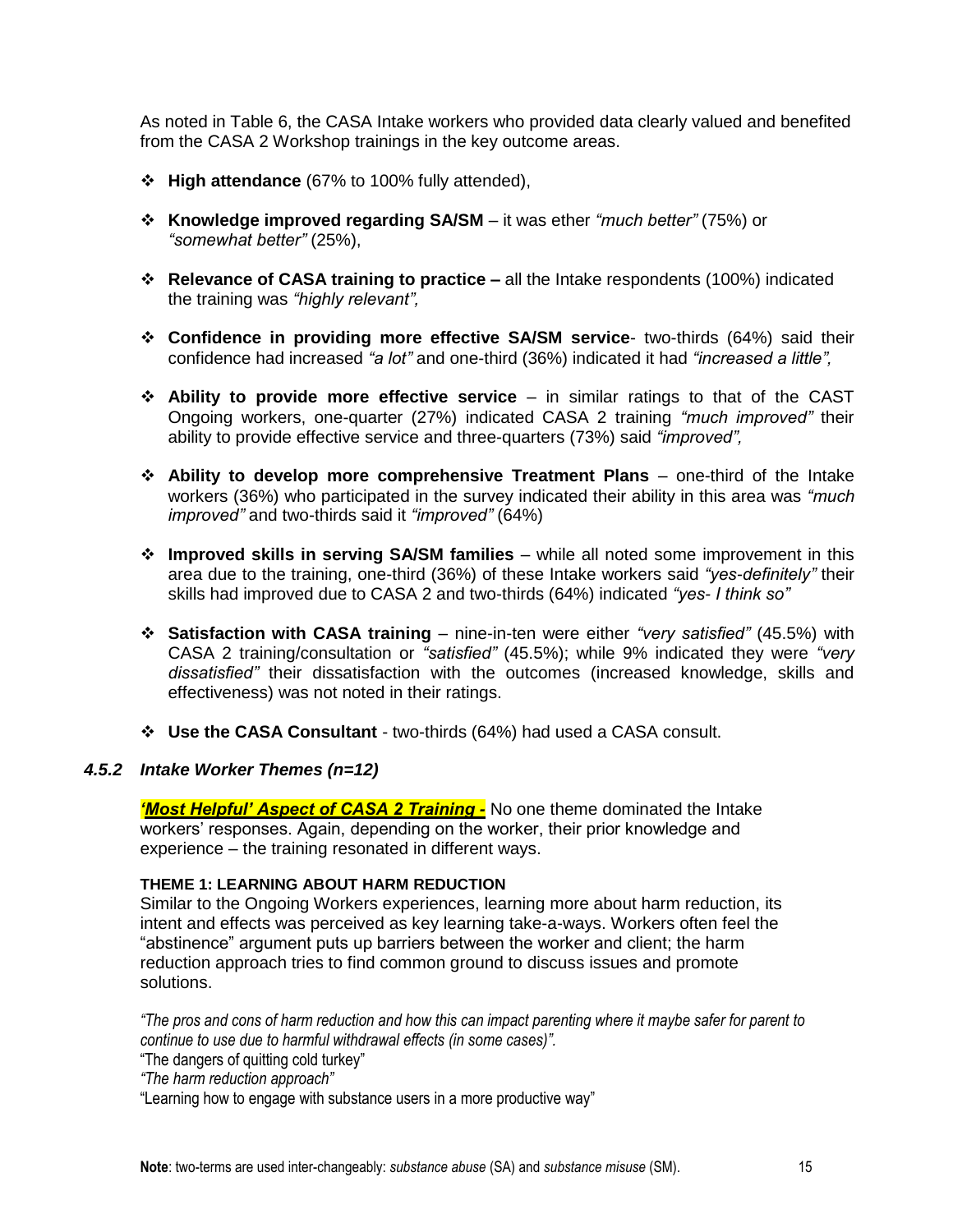#### **THEME 2: IMPROVED UNDERSTANDING OF MISUSE**

*"Understanding where caregivers are at in the process"* 

"How misuse and parenting correlate"

*"Understanding misuse within Intake mandate"*

"Greater understanding of substance misuse modalities"

#### **THEME 3: WORKER/ CONTEXT IMPACT**

*"Learning about how to change the environment and it is such a huge factor in producing change"*

"Looking at your language"

*"More understanding about the social context"*

"[learning] specific questions for intervening in a helpful way"

*"Identifying my own stigma and how to prevent it from interfering in my work"*

"Remembering how oppression/obstacles affect and influence ability"

**One Thing To Improve** – There was little commentary from the workers on what to improve. The suggestions were aimed at improving the delivery of the training and providing more case examples.

#### **THEME 1: TIMING OF THE TRAINING**

*"More time for discussion, should be full day sessions"* "They should have been held more closely together. The dates were too spread apart" *"Weekly sessions instead of monthly with Ongoing training year round"* "Not so rushed; allow more time for questions and case examples"

#### **THEME 2: PROVIDE MORE CASE EXAMPLES**

*"More tangible examples of what we should be doing, as opposed to what we do wrong. More role plays, case studies and specific tools on how to intervene would be helpful"*  "Providing more real life case examples" *"More small group experiential exercises"* 

"Case examples"

**Final Comments –** In their summation, the Intake workers from CCAS and JF&CS generally said the same thing about CASA 2: *"Positive, more training please!!!!"*

#### **THEME 1: CONTINUE CASA 2**

*"Excellent sessions; well presented; style was "bang on" for staff to receive the information. [We] need* Ongoing consultations like the ones provided"

*"This should be Ongoing training or at the minimum annual refreshers. There should be more time given for case studies. In addition, it would be helpful to have a consultant on an on-going basis at Intake for these types of cases"*

"I think this program has the ability to have a great and positive impact on the work we do" *"I believe these trainings were a great asset to the protection workers at this agency. It provided great* 

*insight into the lives of the individuals we work with and provided tools on how to better support these parents, and protect their children."*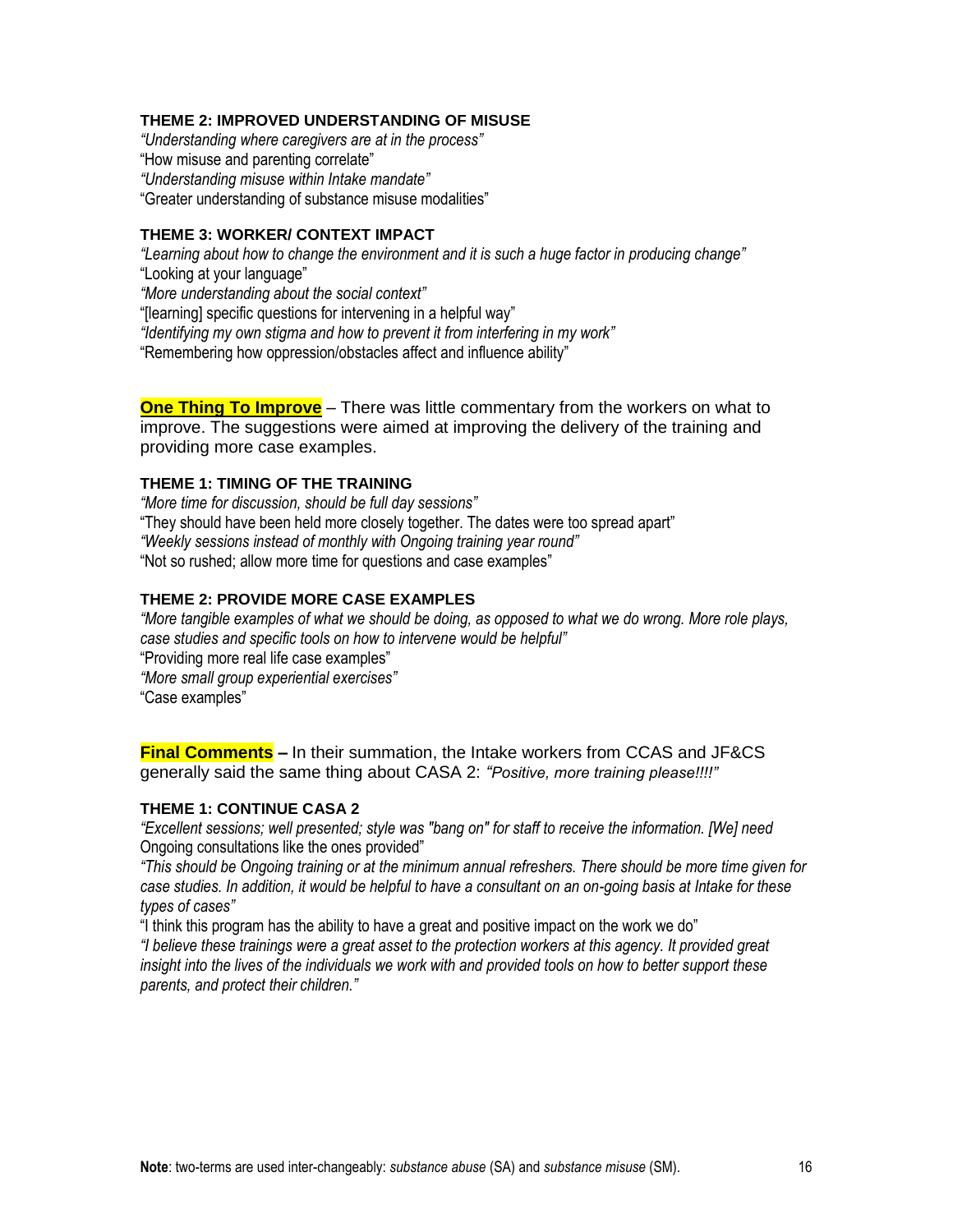#### **4.6 CCAS & JF&CS Managers: Key Informant Interviews (n=3)**

At the completion of the CASA 2 training, three managers from JF&CS (n=1) and CCAS (n=2) were interviewed by CWI research staff (see Appendix D for questions). The grade rating of the CASA 2 Training by the managers: "A".

#### **MOST IMPORTANT LEARNING: Applicability of Learning To Other Practice Areas**

- A1 "What I kept hearing from staff after the training was the applicability to other areas of learning …it was about engaging families and how we come to the work with our own pre-conceived notions. So it wasn't just about Sub Misuse - we could transfer the learning onto other practices…I overheard a worker and supervisor talking after the 1<sup>st</sup> CASA 2 training...The worker said, 'I am already using the [material the CASA trainer] talked about and it worked; I approached it differently and got a different result'."
- A2 "Staff was very receptive to the training. The most important learning overall was the understanding of social factors/social determinants of health, stigma of the user and learning to be more compassionate of these factors. The result is lack of judgment of the client, more awareness of the factors contributing and the difficulty of abstaining."

#### **CHANGES TO PRACTICE: Improved Case Planning ~ Improved Client Engagement**

- A1 Now we talk about issues of trauma with substance misuse and it is not just about the substance misuse. Now it is about the conversations you need to have. Now it is where does that fit within the family story. The CASA trainer - she was bang on with the impact on children of SA/SM.
- A2 Each case is looked at more individually. Now we are trying to understand more specifically about the strengths and social determinants.

#### **RECOMMENDATIONS: CONTINUE THE SA/SM SPECIALIST**

- A1 We need to talk about keeping this alive… …organizationally we need to do it; could the four CAS in Toronto figure out a way to keep the Substance Misuse specialist on staff? Can we partner?
- A2 Ongoing training or consult/support beyond the conclusion of actual training.

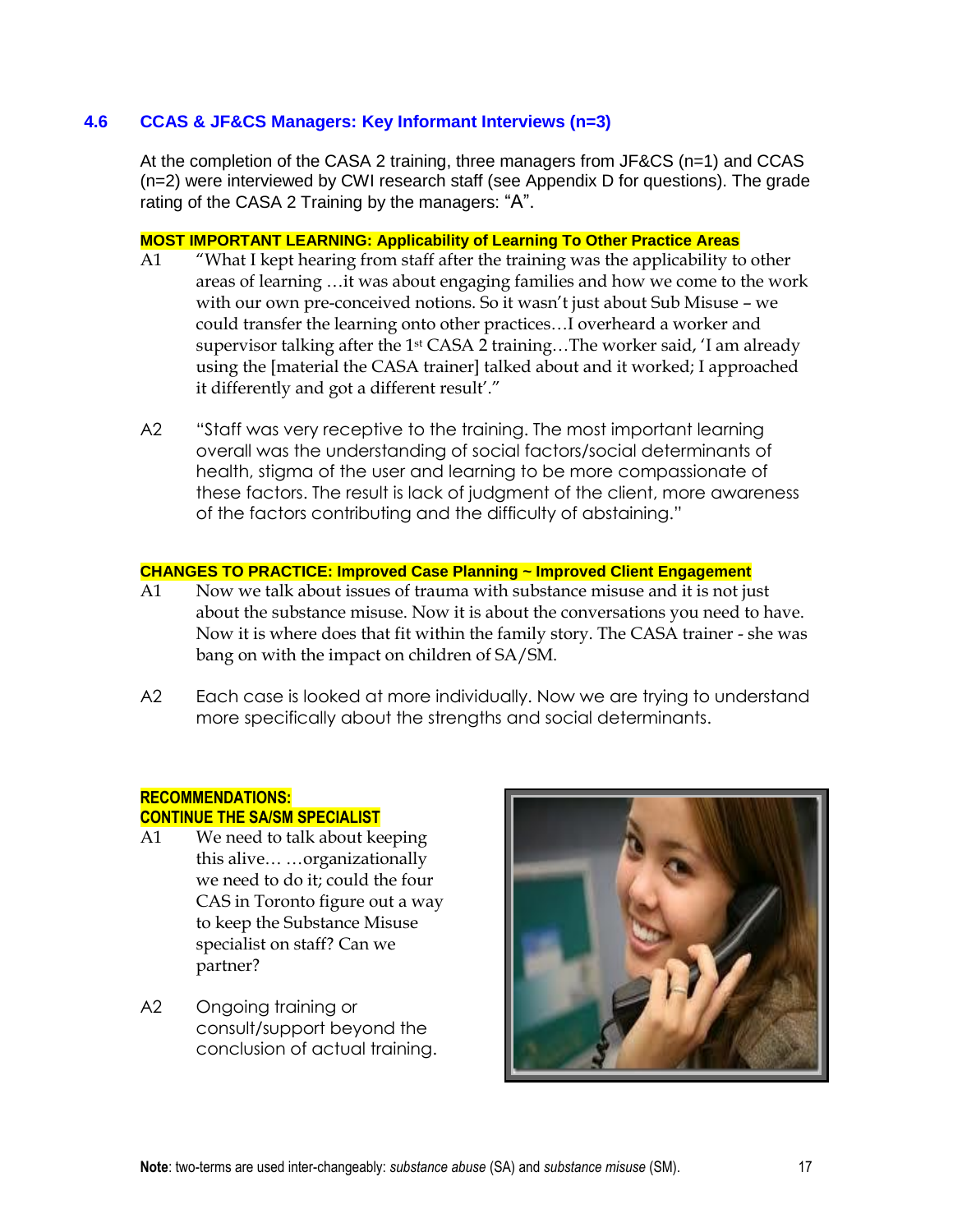# **5.0 SUMMARY: CASA 2**

Workers, managers and directors from the Toronto child welfare agencies were consistent in their rating of the value, relevance and the importance of the CASA 2 training and consultations in effecting positive change in current child welfare practice with families where there is substance misuse. The grade given by all the staff groups across the different Toronto CAS's for the CASA Training/Consultation initiative: "A".

The amalgam of strategies - the classroom, the discussions, the clinical experiences, and the case consultations – together created a layered learning approach. The model promoted the reinforcement of the classroom learning through clinical practice and consultations. This model has been effective in advancing evidence-informed /best practice strategies in other substantive areas in child welfare, such as with FASD training and consultations.

The CASA 2 survey data suggest that staff came to the topic of substance misuse with a wide range of knowledge and prior training. While these results suggest that half of the Ongoing staff from CAST have had one to three days of training in substance abuse/misuse, the Intake staff responses imply that many may come to the child welfare field with only a lecture on the topic. It is not clear from the survey whether that prior training was recent or even relevant to child welfare practice.

The high ratings received by the CASA 2 trainings in the areas of *relevancy* and *importance to child welfare practice* suggest that this type of training, support and consultations are needed and welcomed by child protection staff. CASA 1 analysis found that in seven to 11 percent of all investigations the primary reason for service is substance misuse (53A – 53B). However, SA/SM as a factor in child welfare is grossly underestimated as clinical practice suggests it is a factor in a third to half of cases.

The overwhelming request from all staff groups impacted by the CASA 2 initiative is to continue it. CASA 1 attended to building better service bridges between Intake and the client and between Intake and Ongoing; CASA 2 helped advanced service connections for SA/SM families by strengthening the bridge between Intake/Ongoing and Community Services. As CASA 1 findings clearly indicated, these links are key, and when made effectively, result in improved case outcomes for children, youth and their families served by child welfare.

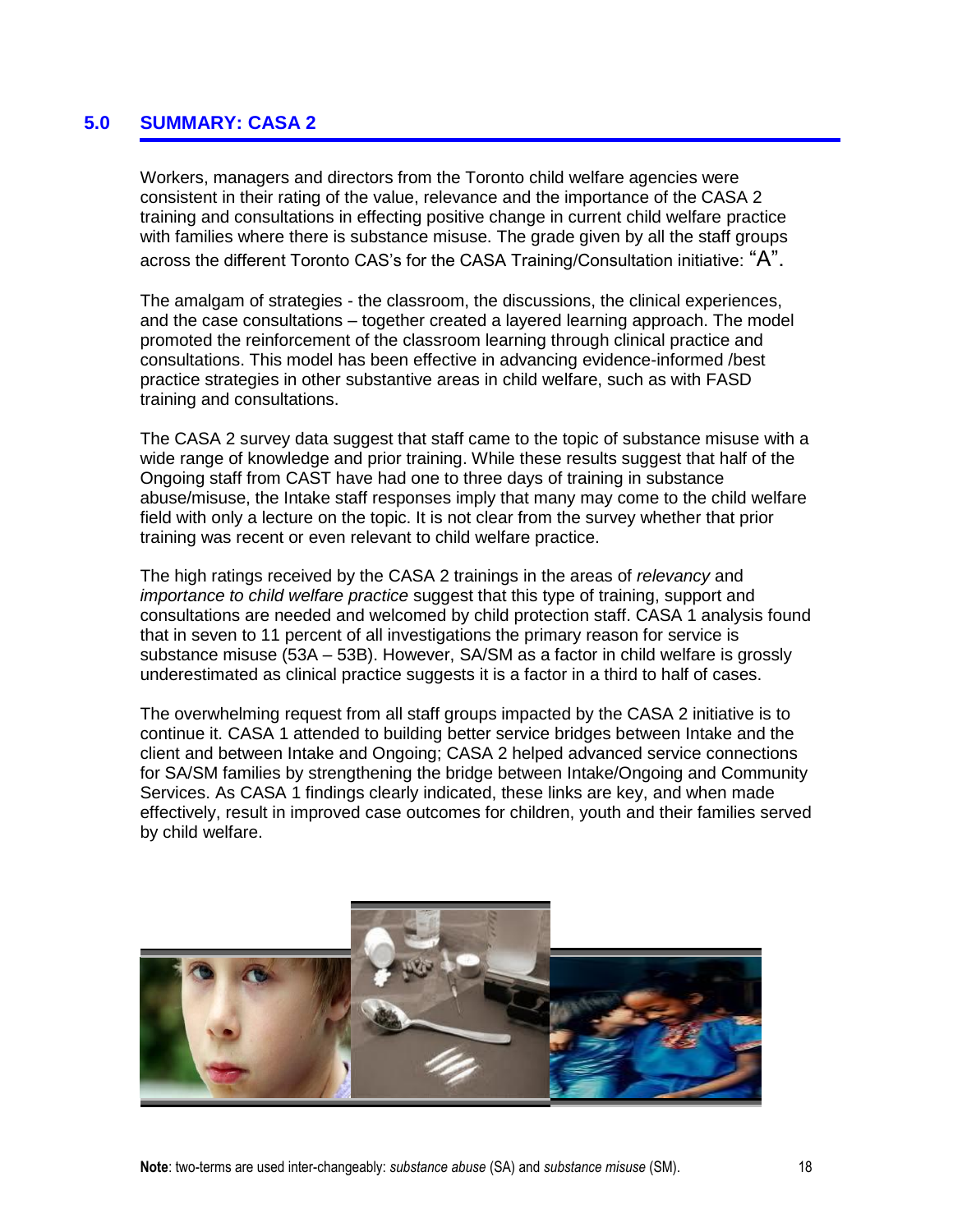# **APPENDIX A Children Affected By Substance Abuse (CASA 2)**

Overview: Workshop of Five Topics by Michelle Coutu

**Workshop 1 Topics: a) Cannabis Use - example to explore use/impacts on parenting and children; b) Social Determinants of Health; c) Community Services - making accessible/good-fitting referrals according to family need**

- ◆ Stats & Facts Substance Misuse; Substance Misusing Families
- General Observations
- Increasing Health & Well-being: Links between Individual-Social-Environmental
- Types of community service referrals made in CASA 1 (not just treatment)
- Barriers to Services: clients, community services, CAS
- ◆ Increasing Accessibility
- What Caregivers Find Helpful: accessibility, context, needs, collaboration
- Collaboration What is it? Do we do it? How can we do it better?
- Homework: watching our language

#### **Workshop 2 Topics:** Hierarchy of Substance Use; Stigma and the Substance Misusing Parent; Continuum of Substance Use; Theories of Addiction

- Impacts of stigma on caregivers and social work practices
- Defining terms such as "withdrawal" and "relapse"
- Theories of addiction: individual, biological, psychological, social-environmental perspectives
- Various population groups to consider
- Importance of understanding and considering trauma effects
- Differing service philosophies
- Different types of services, treatment modalities, and service philosophies to assist with substance misuse

**Workshop 3 Topics:** Components of Parenting Capacity; Impacts of substance use/other Interconnecting Issues on Parenting/ Child Well-being; Strengths, Protective Factors and Risk Factors of Families; Client Engagement

- Parenting Capacity and factors that support parenting capacity
- ◆ Child development, attachment & resiliency
- ◆ Impacts of Co-occurring factors on Parenting
- ◆ Impacts of SU on Parenting and children 7 Common themes
- Assessing for Strengths, Protective Factors and Risk Factors of Families;
- Five Factors that can Prevent Neglect/Maltreatment from Re-Occurring
- The Therapeutic Relationship
- Factors that Enhance Worker/Client Relationship
- ◆ Pitfalls in Worker/Client Engagement

**Workshop 4 Topics:** Client Engagement; Stages of Change; The Therapeutic Process towards Improved Parenting; Motivational Interviewing

- Understanding Motivation and Sources of Motivation
- "Recovery": The Process of addressing substance misuse and improving parenting
- Communication Mindsets & Traps
- Facilitating Change: Understanding where the caregiver is at and the Stages of Change
- Motivational Interviewing: What is it? How can I integrate aspects into practice?

#### **Workshop 5 Topics:** Testing: What it Does and Does Not Tell You

- Harm Reduction in a Child Welfare Context
- ◆ Methadone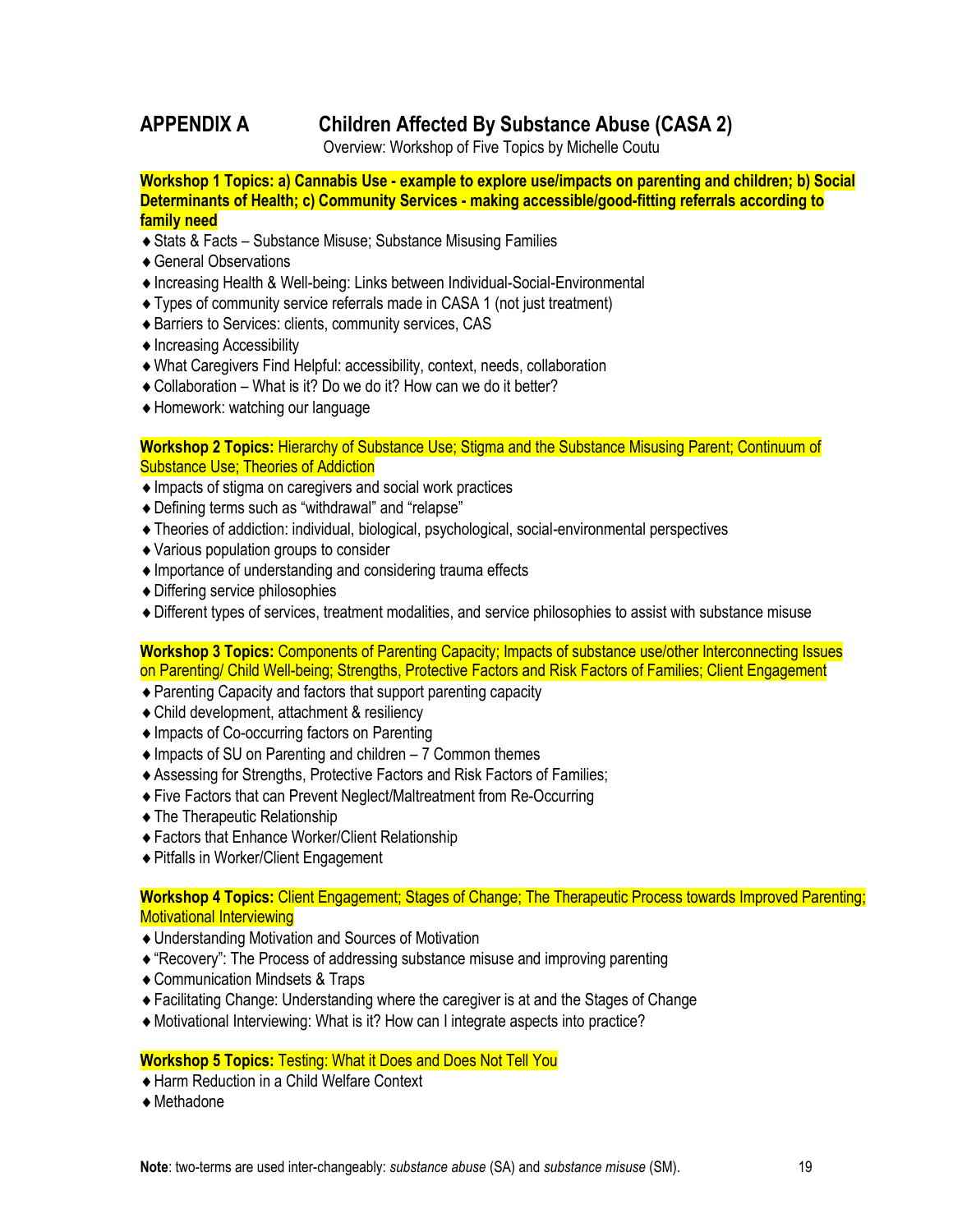# **APPENDIX B Children Affected by Substance Abuse (CASA 2) KEY INFORMANT/ FOCUS GROUP QUESTION AREAS**

# **TRAINING / CONSULTATION / SERVICE COORDINATION / IDENTIFICATION OF SERVICE GAPS**

#### **CASA TRAINING PERCEPTIONS OF TRAINING EFFECTIVENESS**

Tell me about the impact of the CASA training on you/other staff/ agency/clients *Sub-questions* Do you feel that the training was relevant to work you do?

Have you noticed shifts in practice due to the training?

# **CASA CONSULTATION / SERVICE PERCEPTIONS OF SERVICE COORDINATION**

Tell me about the process of accessing the CASA service *Sub-questions* Do you feel that the cases that you referred to the CASA service were an appropriate fit?

#### **PERCEPTIONS OF RESPONSE TIME**

Tell me about your thoughts on the response time of the CASA service. *Sub-questions*

Were your clients able to engage with the service within less than 4-weeks? Please explain. Do you feel that you connected with the addiction services more quickly with CASA service than just yourself as a CAS worker? Please explain.

#### **CASA CLIENT BENEFIT PERCEPTIONS OF SERVICE PROVISION**

Tell me about how treatment matching occurred for your client as a result of CASA service. *Sub-questions*

Has CASA changed your perception of clients with substance abuse issues changed? If so, how? How well did the services match with the child protection safety plans?

If case transferred to on-going services, were the safety plans addictions informed?

#### **PERCEPTIONS OF SERVICE GAPS**

Tell me if having CASA has had an effect on identification of service gaps to clients with substance misuse issues? If yes, what happened because of that identification?

# **CASA SERVICE COLLABORATION PERCEPTIONS OF COLLABORATIONS BETWEEN SECTORS**

Tell me the similarities/differences you have observed between child welfare and other sectors, since utilizing CASA. *Sub-questions*

Do you feel more comfortable in working with other sectors regarding substance use?

Have you developed a better understanding of the legislation, mandates and philosophies within the other sectors? Do you feel that the collaborations between sectors have improved service coordination?

#### **PERCEPTIONS OF KNOWLEDGE EXCHANGE**

Tell me about the skills/knowledge you have acquired regarding substance abuse since using CASA service. *Sub-questions*

Since utilizing the CASA service,

How would you describe your confidence level in working with clients regarding substance abuse?

How did CASA service impact your knowledge of services within the community?

How did CASA service impact your treatment plans (i.e., child safety)?

How would you describe your knowledge of substance use in child welfare context?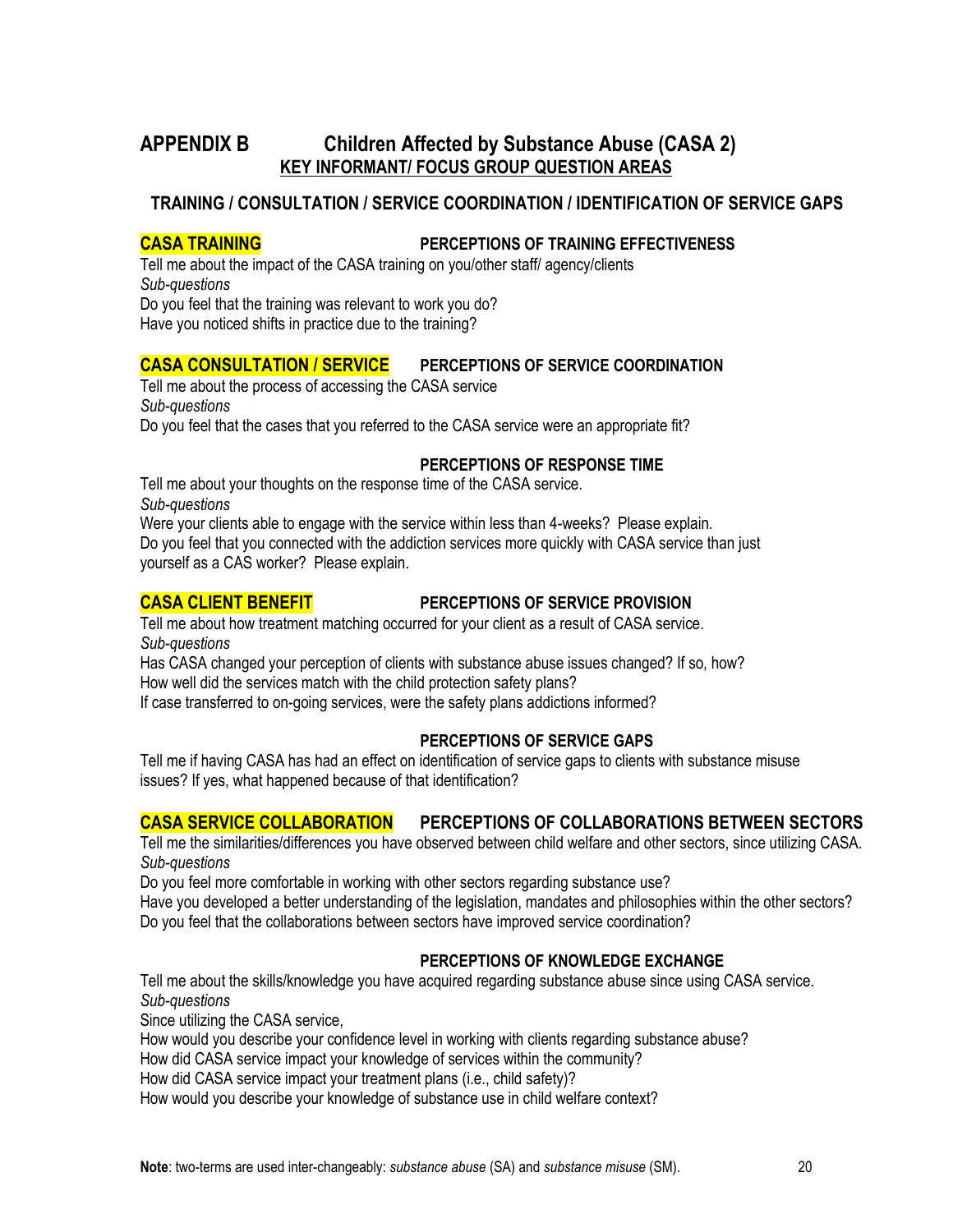# **APPENDIX C Children Affected By Substance Use (CASA 2) FOCUS GROUP QUESTIONS: ONGOING**

#### **OVERARCHING QUESTION**

What has been the impact of the five CASA trainings to ONGOING COMMUNITY BASED BRANCH STAFF regarding their practice and service to families and children/youth?

#### **SPECIFIC FOCUS GROUP QUESTIONS – Thinking about the five CASA trainings**

- What was the important learning you took away from the CASA trainings? Have you been able to institute the learning into practice? What has been the result?
- What changes have you made to your practice with clients since receiving the CASA trainings? What are you going to continue to do since receiving the CASA trainings?
- Thinking about the CASA training and consultation service do you have any recommendations? Would you recommend the training to other front-line child protection workers?
- Thinking about the five CASA trainings what overall grade would you give it? A (excellent) or B (good) or C (poor) or D (fail)

# **KEY INFORMANT QUESTIONS: ONGOING**

#### **OVERARCHING QUESTION**

What has been the impact of the five CASA trainings to ONGOING COMMUNITY BASED BRANCH STAFF regarding their practice and service to families and children/youth?

#### **SPECIFIC KEY INFORMANT QUESTIONS – Thinking about the five CASA trainings**

- 1. Have you noticed any changes in workers since receiving the CASA trainings?
- 2. What about the specialized services?
- 3. Thinking about the five CASA trainings what overall grade would you give it? A (excellent) or B (good) or C (poor) or D (fail)